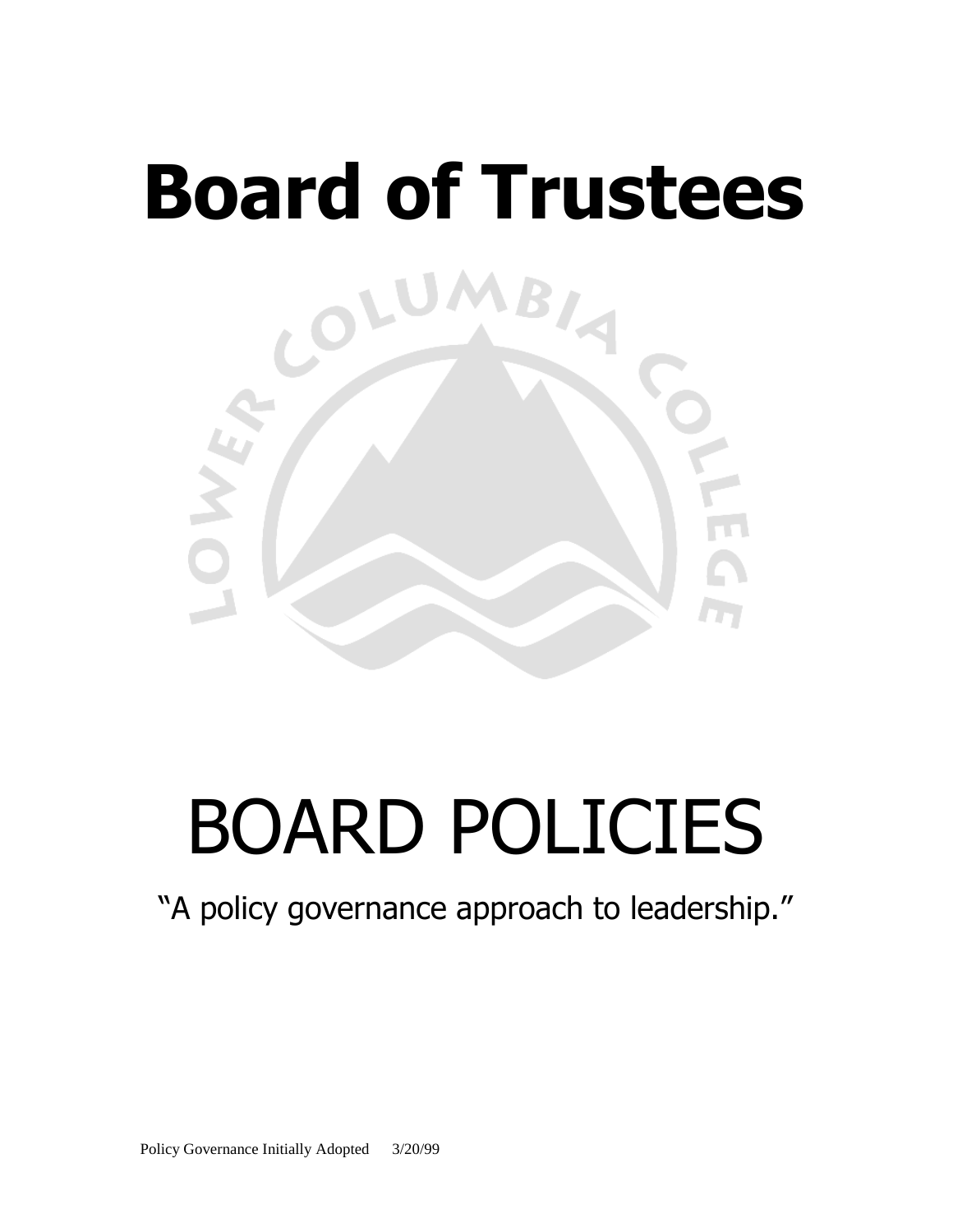# **LOWER COLUMBIA COLLEGE POLICY GOVERNANCE INDEX**

#### **SECTION 1. OUTCOMES**

*Revised 1.4: 9-21-11 Revised 7-18-07* 1. Mission *Reviewed 11-20-02* 2. Vision *Reviewed 9/1/99* 3. Core Values

- 
- 
- 4. Expected College Outcomes

# **SECTION 2. GOVERNANCE PROCESS**

- *Reviewed 12-18-02 Reviewed 2005-2009* 2. Governing Style
- *Revised 8-25-04* 1. Governance Commitment
	-
	- 3. Board Job Description
	- 4. Chair's Role
	- 5. Board Planning and Agenda
	- 6. Board Committee Principles
	- 7. Board Members' Code of Conduct
	- 8. Board Bylaws

#### **SECTION 3. BOARD - STAFF RELATIONSHIP**

*Reviewed 1-15-03*

#### 1. Delegation to the President

- 2. President's Job Description
- 3. Monitoring Presidential Performance

# *Reviewed 2-19-03*

**SECTION 4. EXECUTIVE LIMITATIONS**

- *Added section 4.7 2-16-11* 1. General Executive Constraints
	- 2. Treatment of People
	- 3. Compensation and Benefits
- *Reviewed 9/1/99* 4. Budgeting/Forecasting
	- 5. Financial Condition
	- 6. Asset Protection
	- 7. Communication and Counsel to the Board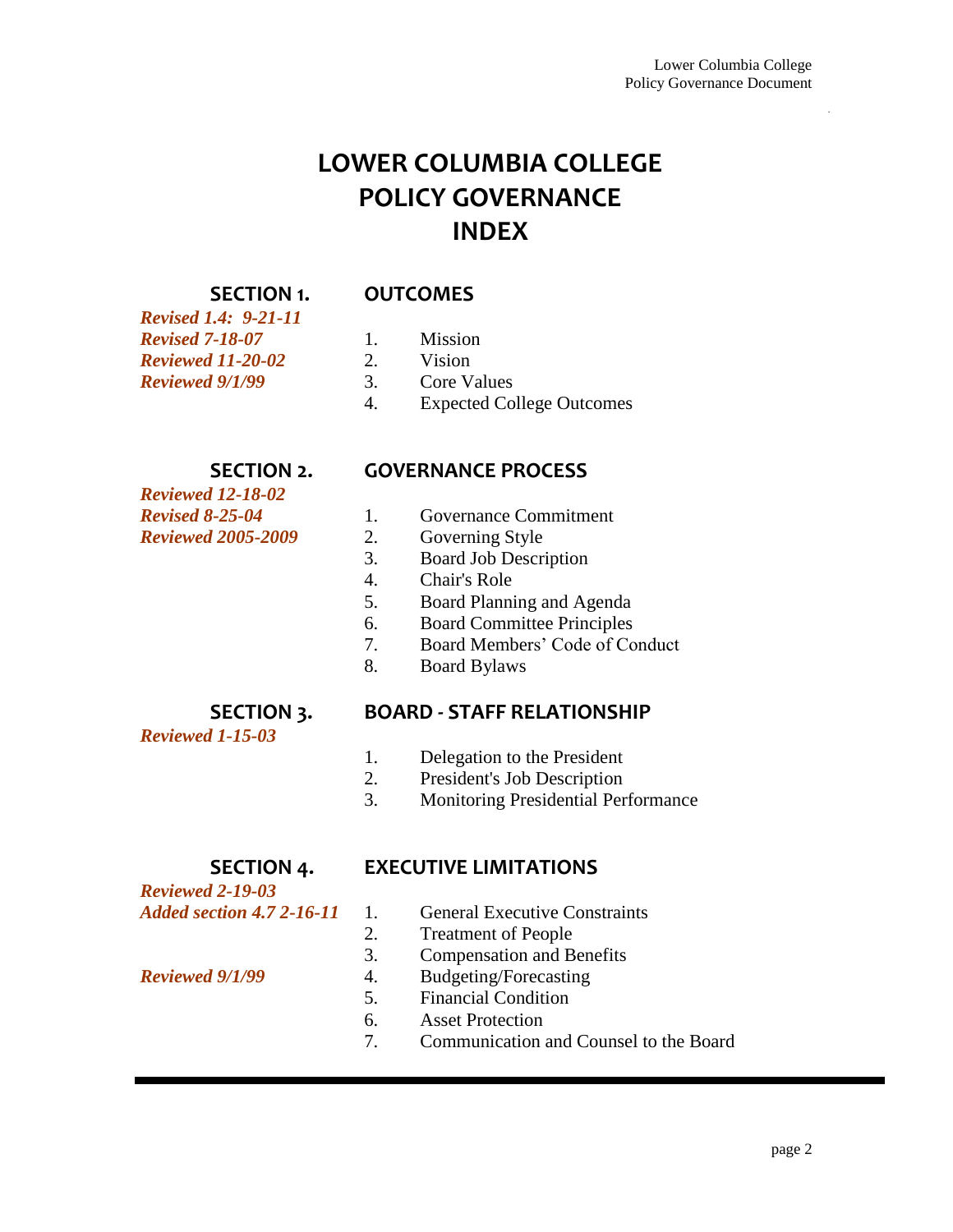# **POLICY TYPE: OUTCOMES POLICY TITLE: Mission Statement**

#### **Mission**

The mission of Lower Columbia College is to ensure each learner's personal and professional success, and influence lives in ways that are local, global, traditional, and innovative.

**Section 1-1: Revised 9/1/99 Section 1-1: Revised 7/18/07**

**Section 1-1:**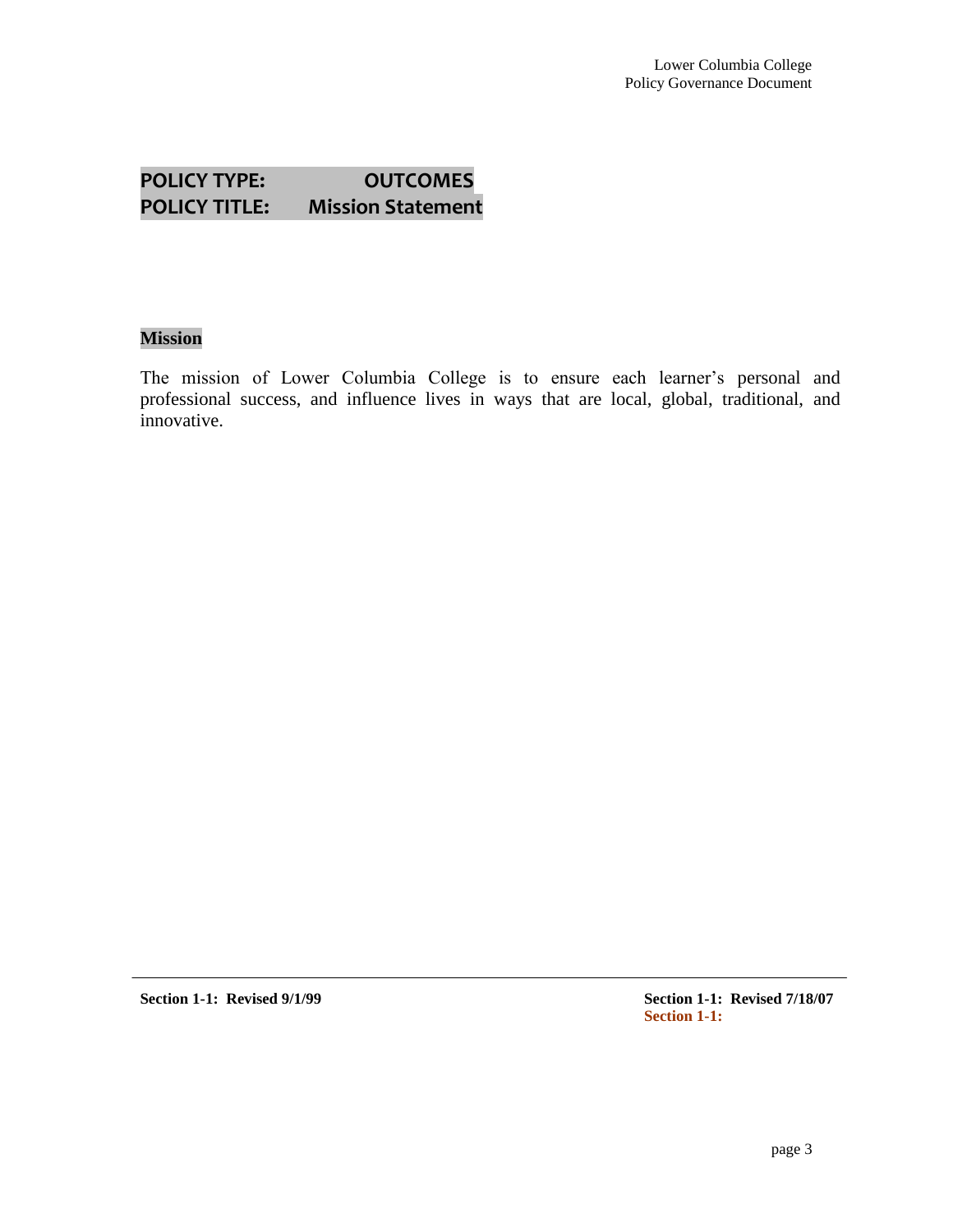**POLICY TYPE: OUTCOMES POLICY TITLE: Vision**

# **Vision**

Our vision is to be a powerful force for improving the quality of life in our community.

Section 1-2: Revised 9/1/99 Section 1-2: Revised 7/18/07

**Section 1-2:**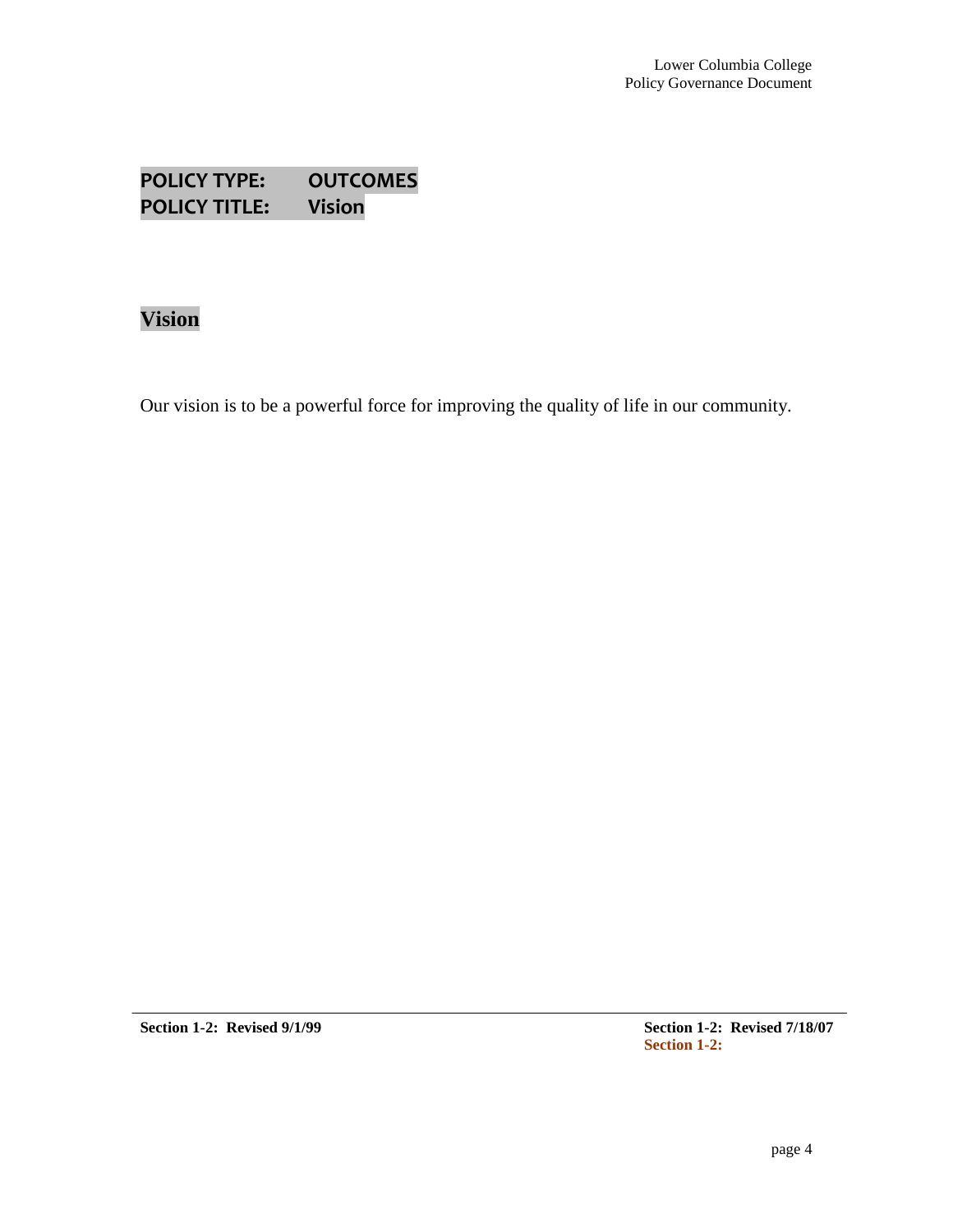# **POLICY TYPE: OUTCOMES POLICY TITLE: Value System**

# **Our Value System**

Our campus community expects an environment of integrity, respect, collaboration, cooperation, inclusion, and innovation that fosters personal growth, academic excellence, and accountability.

**Section 1-3: Revised 9/1/99 Section 1-3: Revised 7/18/07**

**Section 1-3**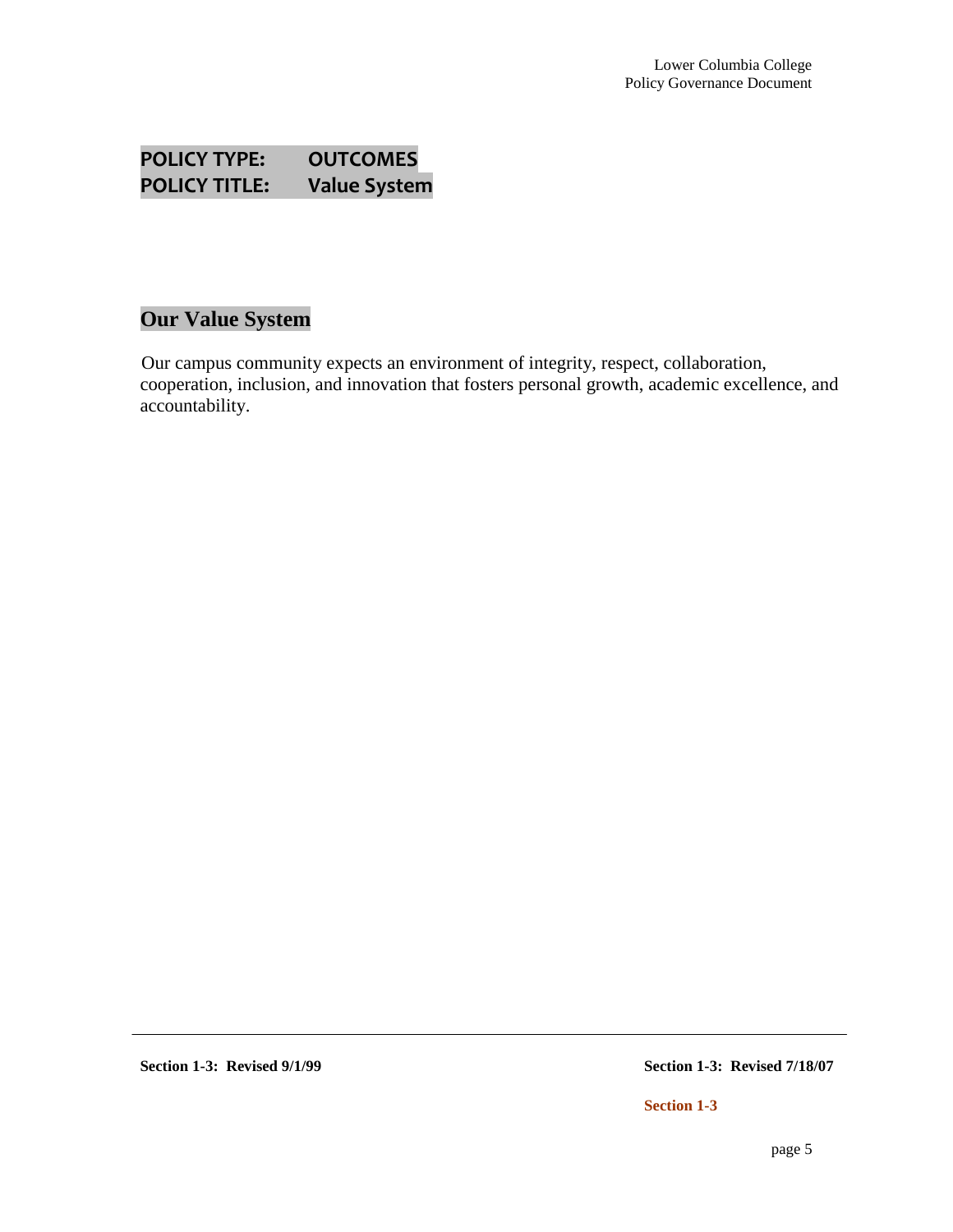#### **POLICY TYPE: OUTCOMES POLICY TITLE: EXPECTED COLLEGE OUTCOMES**

#### *ACCESS and COMPLETOIN*

*We invite the community to participate in the full array of programs, services, and activities at Lower Columbia College. We support student success and completion in all areas of the College.*

#### *TRANSFER*

*We offer courses and support for students to meet the requirements for transfer from Lower Columbia College and to pursue successfully upper division college and university programs.*

#### *PROFESSIONAL/TECHNICAL and CUSTOMIZED EDUCATION*

*We provide opportunities for students to receive quality professional/technical training for employment, skills enhancement, and career development. We are an enthusiastic partner with business and community groups to create customized programs and services.*

#### *BASIC SKILLS and PRE-COLLEGE EDUCATION*

*We ensure that all learners who are under prepared for college level studies have the opportunity to receive basic skills instruction for literacy development, diploma completion, English as a Second Language, and preparation for higher education.*

#### *COMMUNITY ENRICHMENT*

*We enrich the community through diverse cultural, artistic, athletic, social activities and programs for personal enrichment.* 

#### *INSTITUTIONAL EXCELLENCE*

*We are committed to institutional integrity, responsible stewardship, and excellence in meeting the educational, cultural, and service needs of the community*

**Section 1.4: Revised 9-21-11 Section 1: Reviewed 11-20-02 Section 1-4: Revised 9/1/99**

**Section 1-4**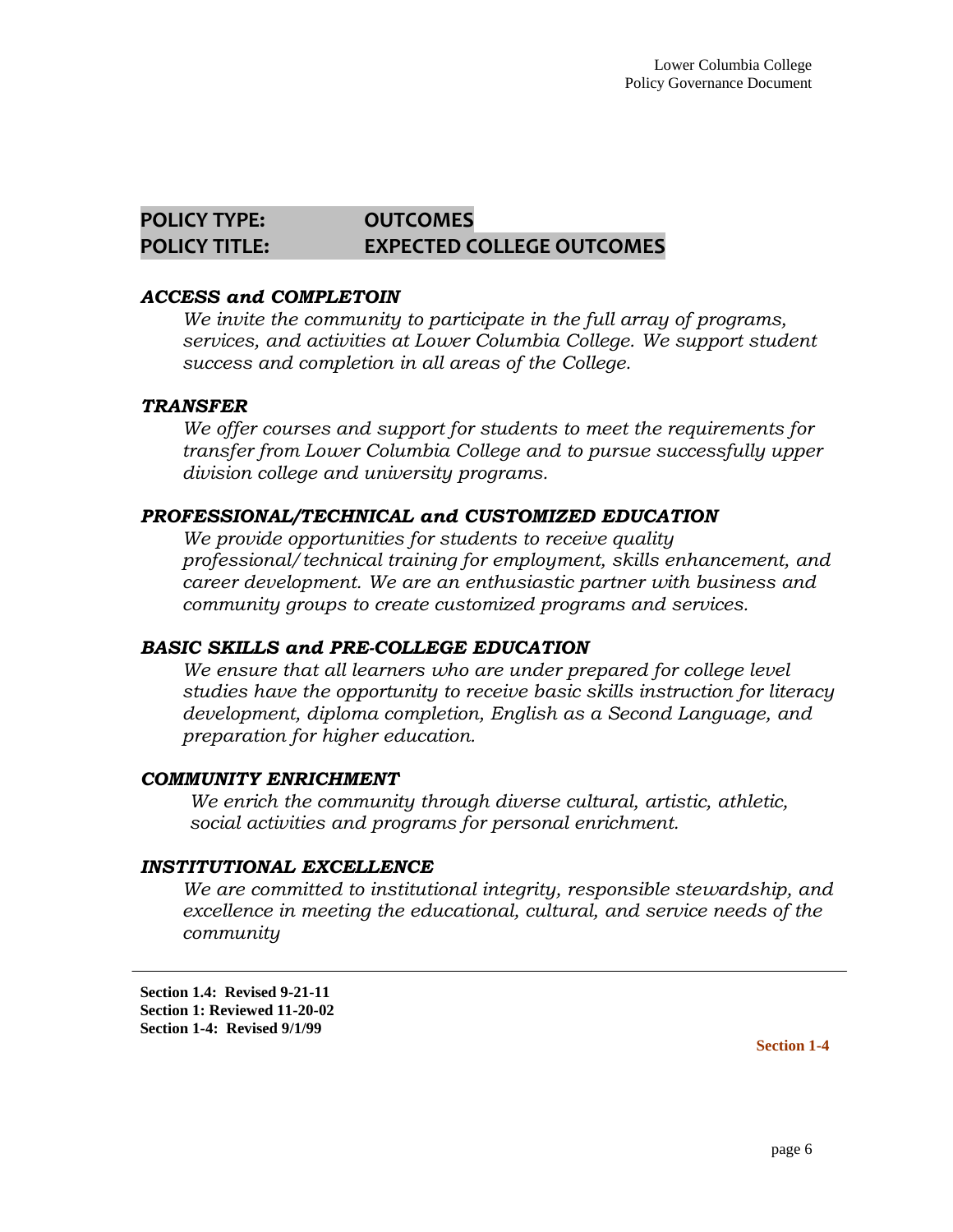# **POLICY TYPE: GOVERNANCE PROCESS POLICY TITLE: Governance Commitment**

The Board of Trustees will govern Lower Columbia College in accordance with the Constitution and the Community and Technical College Act of the State of Washington. The Board will always act in the best interest of the College and the community as a whole. The Board is committed to excellence in educational programs and other services of the College and availability to all people.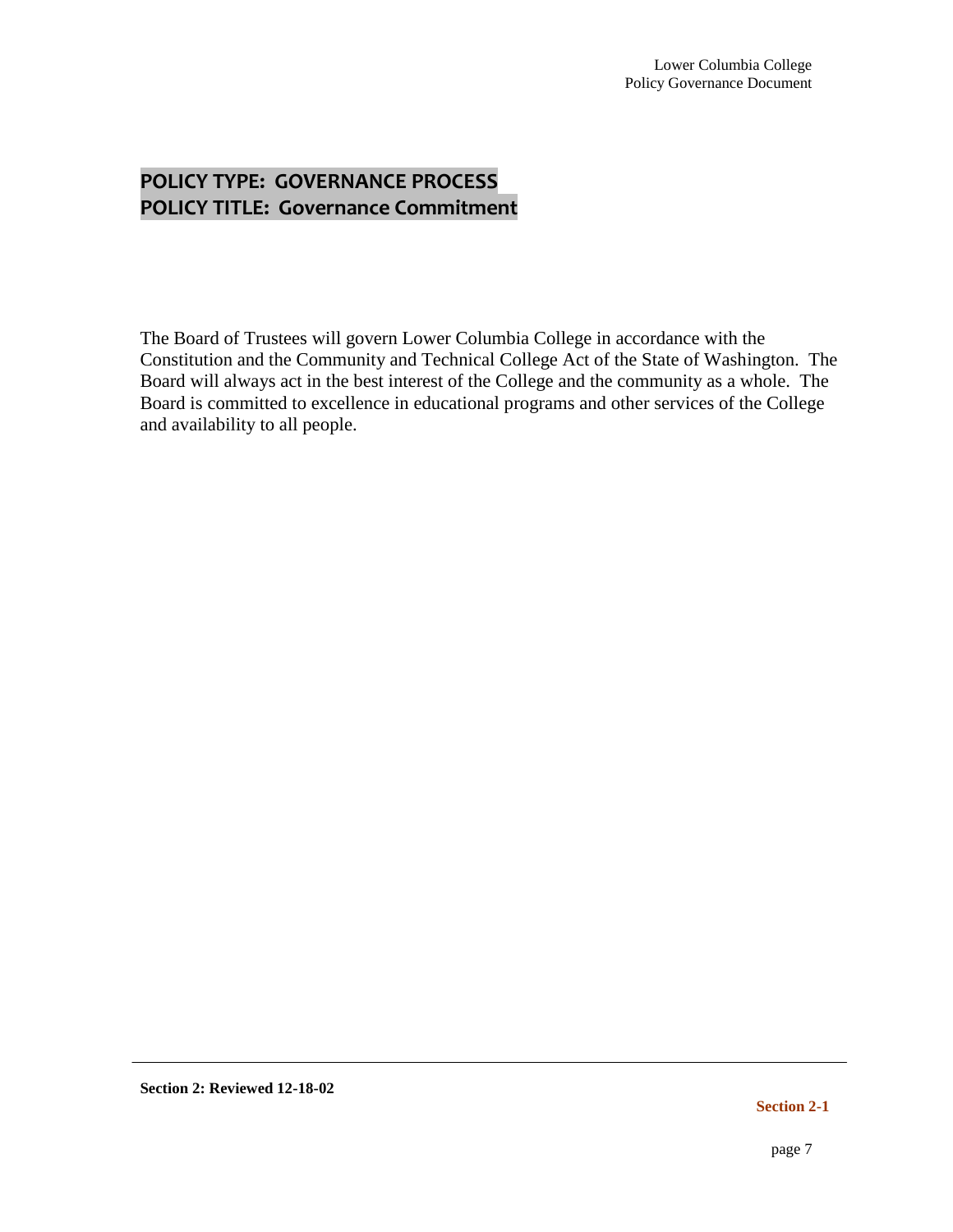# **POLICY TYPE: GOVERNANCE PROCESS POLICY TITLE: Governing Style**

The Board will govern with a style that emphasizes outward vision rather than an internal preoccupation, encouragement of diversity in viewpoints, strategic leadership rather than administrative detail, clear distinction of Board and presidential roles, collective rather than individual decisions, future rather than past or present, and proactive rather than reactive.

#### **More specifically, the Board will:**

- 1. Operate in all ways mindful of its trusteeship obligation to the public. It will allow no officer, individual, trustee, or committee of the Board to prevent its fulfilling this commitment.
- 2. Enforce upon itself whatever discipline is needed to govern with excellence. Discipline will apply to matters such as attendance, policy-making principles, respect of roles, speaking with one voice, and ensuring the continuity of governance capability. Continual development will include orientation of new members in the Board's governance process and periodic Board discussion of process improvement.
- 3. Direct, control and inspire the organization through the careful establishment of the broadest organizational policies reflecting the Board's values and perspectives. The Board's major focus will be on the intended long-term impacts outside the operating organization (Expected Outcomes), not on the administrative or programmatic means of attaining those effects (Means).
- 4. Cultivate a sense of group responsibility. Ultimately, the Board will be responsible for excellence in governing. The Board will be an initiator of policy, not merely a reactor to staff initiatives. The Board will use the expertise of individual trustees to enhance the work of the Board as a body, rather than substitute their individual judgments for those of the Board as a whole.
- 5*.* Monitor and discuss the Board's process and performance regularly. Self-monitoring will include comparison of Board activity and discipline to policies in the Governance Process and Board-Staff Relationship categories.
- 6. Seek input from staff, students, alumni, employers, and other community members on Board policies.
- 7. Board decisions will be made, to the extent possible, on a consensus basis.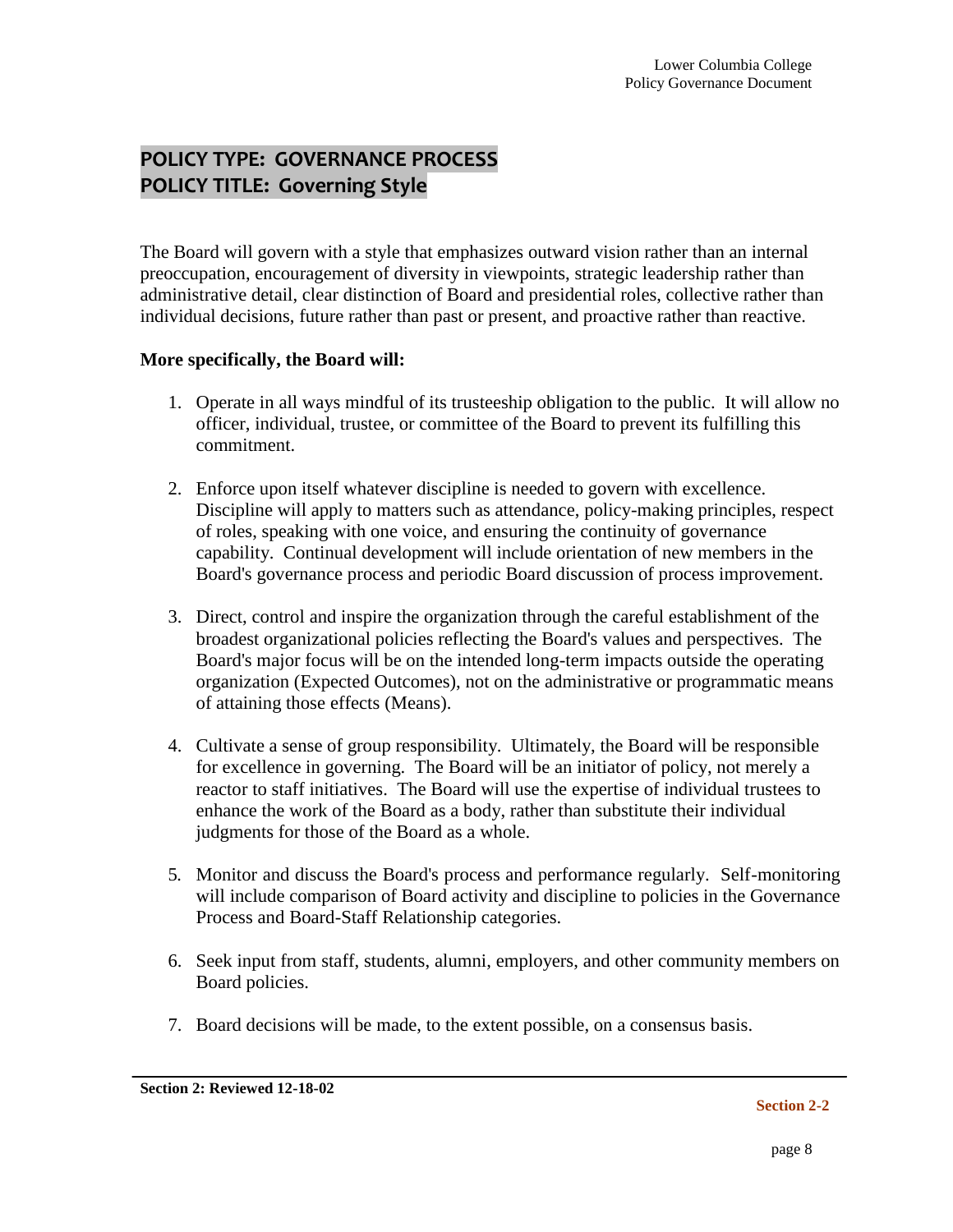#### **POLICY TYPE: GOVERNANCE PROCESS POLICY TITLE: Board Job Description**

The Board shall set the direction of the College and shall represent the public in determining and demanding appropriate organizational performance. To distinguish the Board's own unique job from the jobs of its staff, the Board will concentrate its efforts on the following responsibilities:

- 1. Serving as the link between the College and the public.
- 2. Enacting written governing policies, which address:
	- a. EXPECTED OUTCOMES: College services, impacts, benefits, outcomes, recipients, and their relative worth (what good for which needs at what cost). Expected Outcomes include College mission, values, vision, goals and priorities.
	- b. GOVERNANCE PROCESS: Specification of how the Board conceives, carries out, and monitors its own tasks.
	- c. BOARD-PRESIDENT RELATIONSHIP: How power is delegated and its proper use monitored; the President's authority and accountability.
	- d. EXECUTIVE LIMITATIONS: Constraints on executive authority, which establish the prudence and ethics boundaries within which all executive activity and decisions must take place.
- 3. Monitoring institutional performance and the President's performance (against Board policies on Expected Outcomes and Executive Limitations).
- 4. Promoting a positive image for the College.
- 5. Serving as a link between the College and the Lower Columbia College Foundation to ensure alignment of Foundation activities with Board policies and priorities.
- 6. Naming all campus facilities (buildings, parts of buildings, structures and other key campus areas) based on staff recommendations using the following guidelines:
	- a. All recommendations will be in compliance with building naming and/or numbering regulations as may be directed by the State or local governments.
	- b. Recommendations may consider the location, function, or intended use of campus facilities.
	- c. Recommendations may consider individuals or groups to be recognized for significant accomplishment and/or substantial economic donations.

Board decisions will be based on compliance with the above guidelines, consistent application of staff policies, and campus/community demonstrated support. The Board of Trustees reserves the right to rename any facility using the above guidelines.

- 7. Ensuring institutional compliance with all applicable laws and regulations.
- 8. Executing all other appropriate Board business.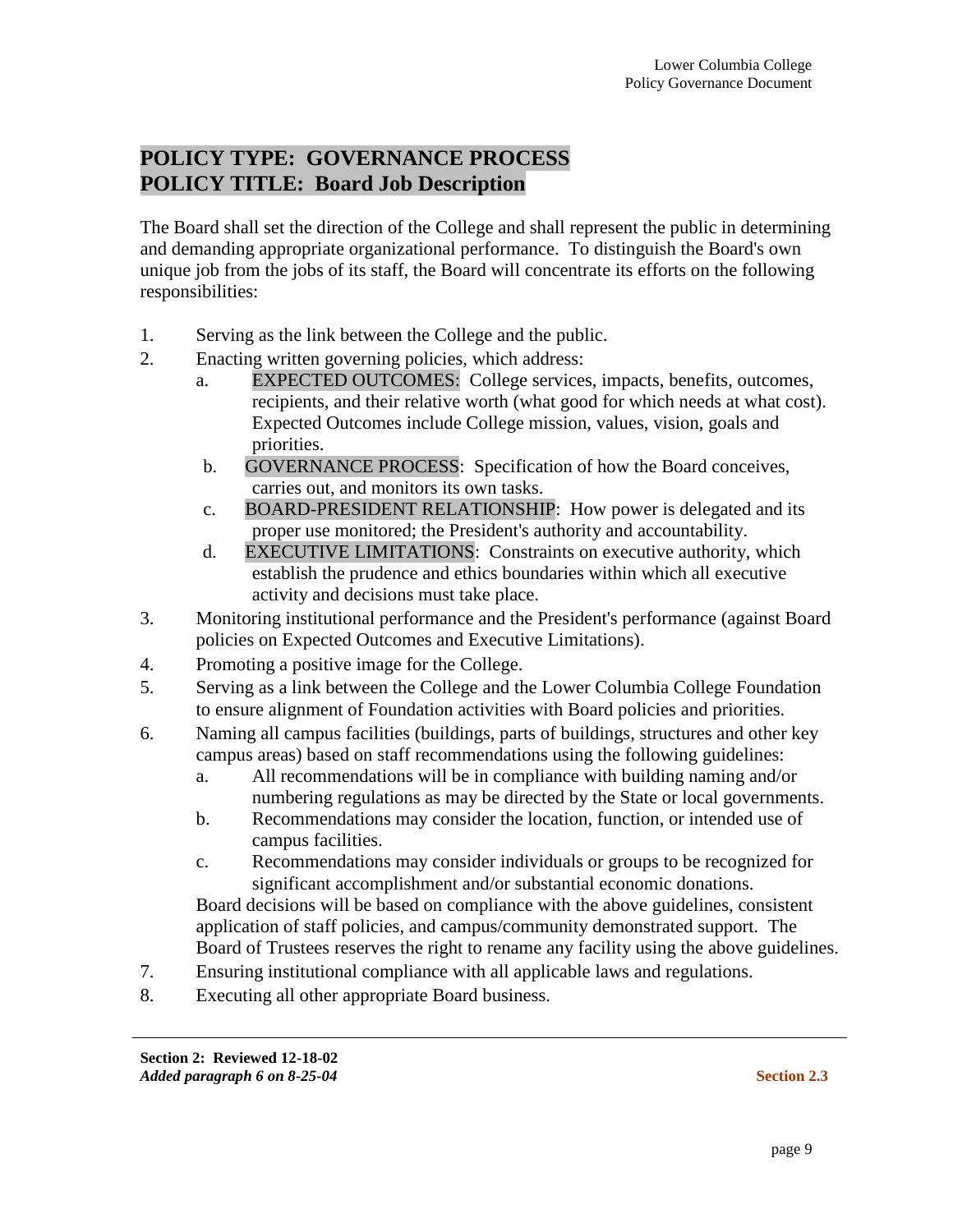# **POLICY TYPE: GOVERNANCE PROCESS POLICY TITLE: Chair's Role**

The responsibilities of the Chair are, primarily, the integrity of the Board's process and, secondarily, occasional representation of the Board to outside parties. The Chair is the only Board member authorized to speak for the Board (beyond simply reporting Board decisions) other than in rare and specifically authorized instances.

- 1. The Chair shall ensure the Board and individual Board members act consistently with the Board's own rules and policies and those legitimately imposed upon the Board from outside the College.
	- a. The Chair shall preside at Board meetings in an efficient and effective manner and shall set the general tone for each meeting through positive leadership.
	- b. The Chair will lead discussion at the Board meetings on those issues, which, according to Board policy, belong to the Board to decide.
	- c. Deliberation will be fair, open, and thorough but also efficient, timely, orderly, and to the point.
	- d. The Chair will attempt to arrive at a consensus by the Board members on Board decisions. The Chair will stimulate discussion among the Board members.
- 2. In setting the agenda, the authority of the Chair consists of making decisions that fall within the topics covered by Board policies on Governance Process and Board-Staff Relationship, except where the Board specifically delegates portions of this authority to others. The Chair is authorized to use any reasonable interpretation of the provisions in these policies.
- 3. The Chair has no authority to make decisions about policies created by the Board within Expected Outcomes and Executive Limitations policy areas.
- 4. The Chair has no individual authority to supervise or direct the President.
- 5. The Chair shall ensure the other Board members are informed of current and pending Board issues and processes.
- 6. The Chair shall appoint representatives as required to conduct Board business.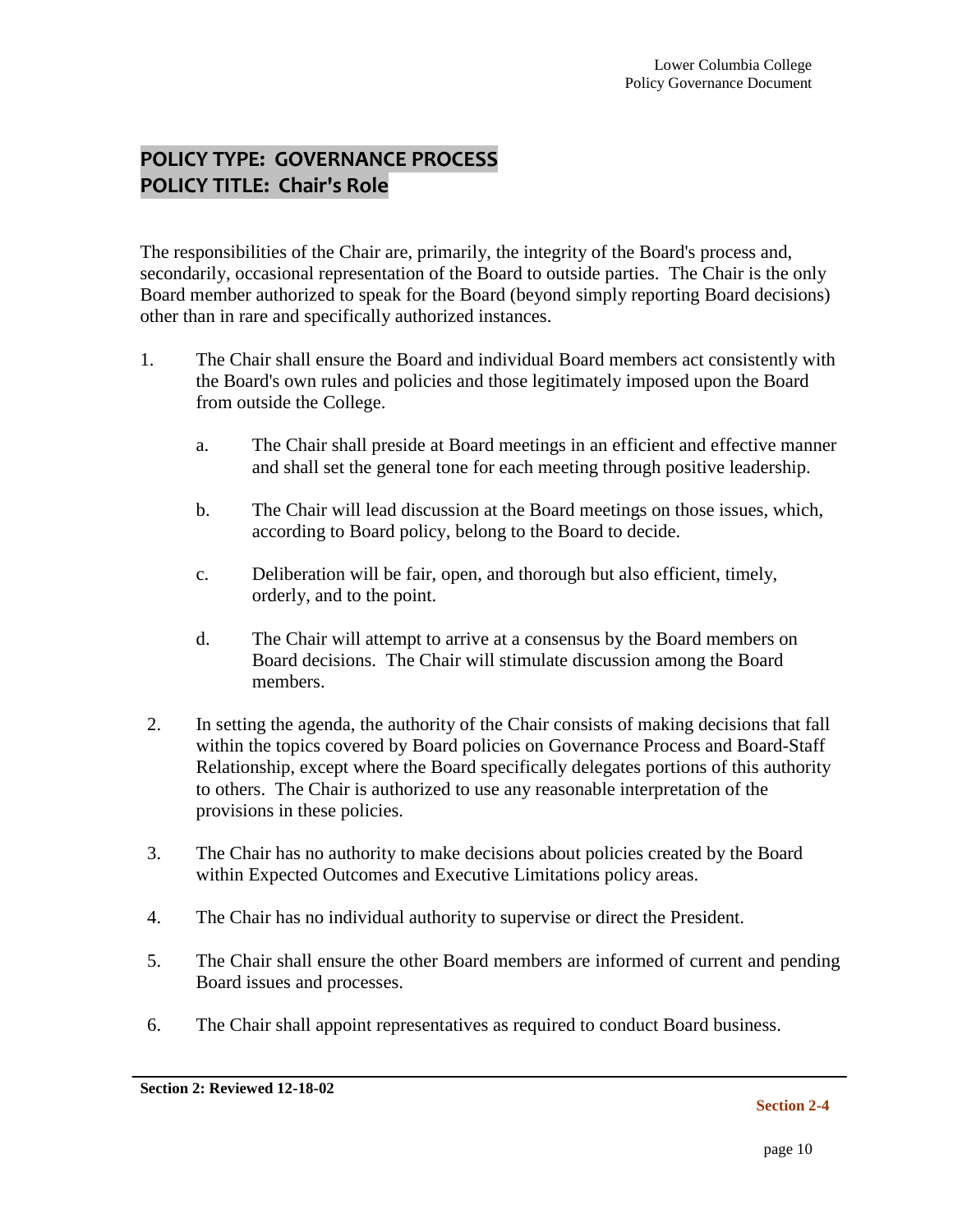# **POLICY TYPE: GOVERNANCE PROCESS POLICY TITLE: Board Planning and Agenda**

The Board will carry out its responsibilities using a governance style consistent with Board policies by: (a) re-exploring Expected Outcomes policies periodically; (b) holding an annual planning session; (c) continually improving its performance through Board education and enriched input and deliberation; (d) annually review actual performance and expenditures against approved plan; and (e) periodically review actual performance against the approved College Master Plan.

- 1. The agenda for all Board meetings will be prepared by the Chair after consultation with the President and based on input from other Board members. The agenda will be delivered to the Board at least five (5) days before the meeting.
- 2. At its regular monthly meetings, the Board will follow an agenda that implements the Board policy on Governing Style;
- 3. Education, monitoring, input, and deliberation will be paramount in structuring meetings and other Board activities.
- 4. The annual planning session will be held no later than April**.**
	- a. The College Mission will be reviewed at the annual planning session.
	- b. Budget parameters and priorities will be established at the annual planning session.
	- c. Subjects for Board discussion and action during the following year will be developed at the annual planning session.
- 5. The College budget will be approved by the Board annually in June. Revised budgets will be submitted to the Board for approval as necessary during the fiscal year but no more often than quarterly.
- 6*.* Board policies and policy revisions will not be adopted until they have been considered at a minimum of two meetings, unless Board action waives this requirement and immediate effect is authorized.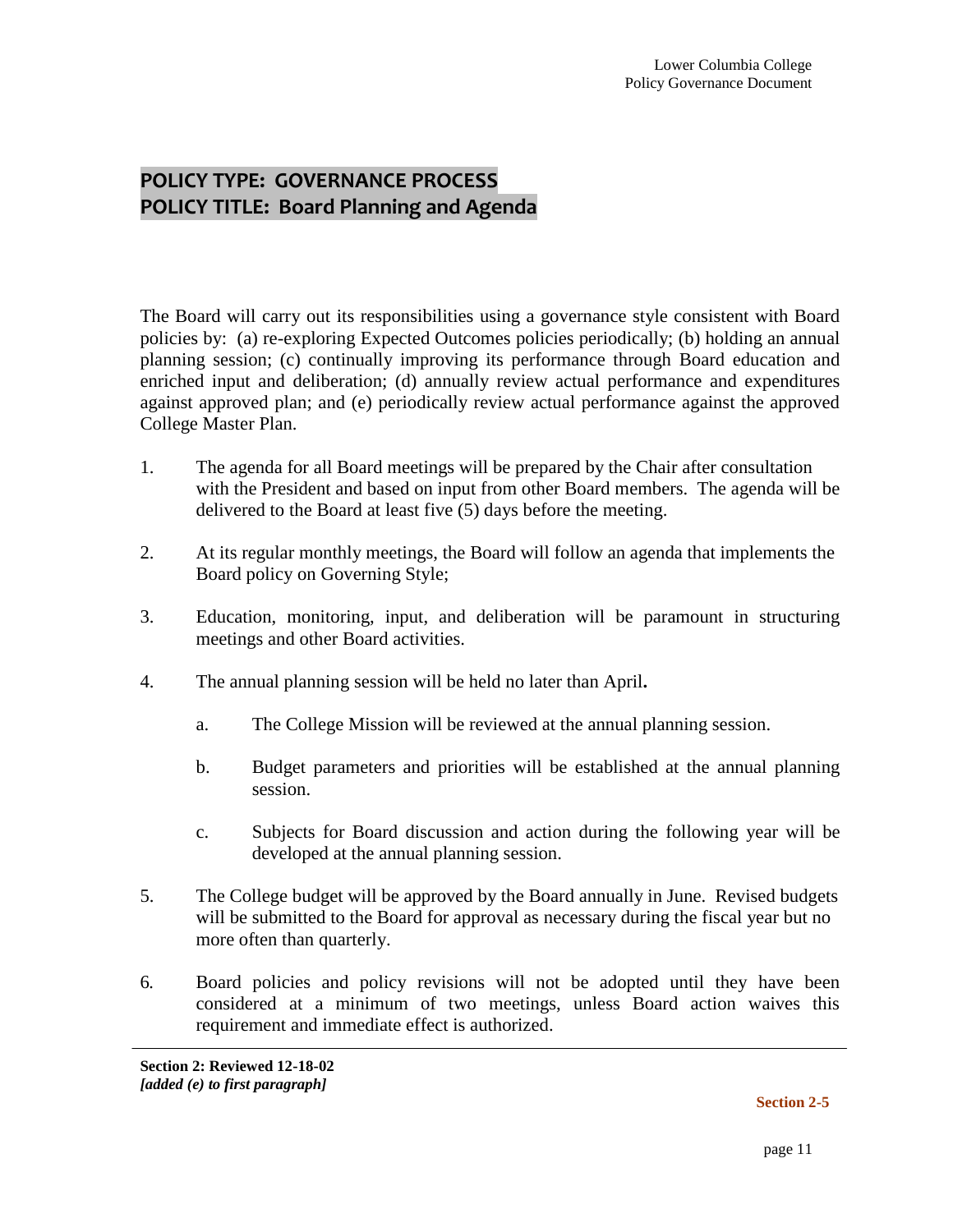# **POLICY TYPE: GOVERNANCE PROCESS POLICY TITLE: Board Committee Principles**

Board committees, when used, will operate so as to minimally interfere with the wholeness of the Board's job and so as never to interfere with delegation of authority from the Board to the President. Committees will be used sparingly.

- 1. Board committees are to help the Board do its job, not to do jobs of the staff. Committees ordinarily will assist the Board by preparing policy alternatives and implications for Board deliberation. Board committees are not to be created by the Board to advise staff.
- 2. Board committees may not speak or act for the Board except when formally given such authority for specific and time-limited purposes. Expectations and authority will be carefully stated in order not to conflict with authority delegated to the President.
- 3. Board committees cannot exercise authority over staff. Because the President works for the full Board, the President is not required to obtain approval of a Board committee before an executive action. In keeping with the Board's broader focus, Board committees will normally not have direct dealings with current staff operations.
- 4. Board committees are to avoid over-identification with organizational parts rather than the whole. Therefore, a Board committee which has helped the Board create policy on some subject will not be used to monitor organizational performance on that same subject.
- 5*.* This policy applies only to committees, which are formed by Board action, whether or not the committees include non-Board members. It does not apply to committees formed under the authority of the President.
- 6. The Board shall have an Audit Committee, comprised of two trustees, which shall represent the board at the annual audit exit interview..
- 7. *Ad hoc* committees may be established which have no more than two trustees or members and which have responsibility only within specific directives from the Board and are limited by time.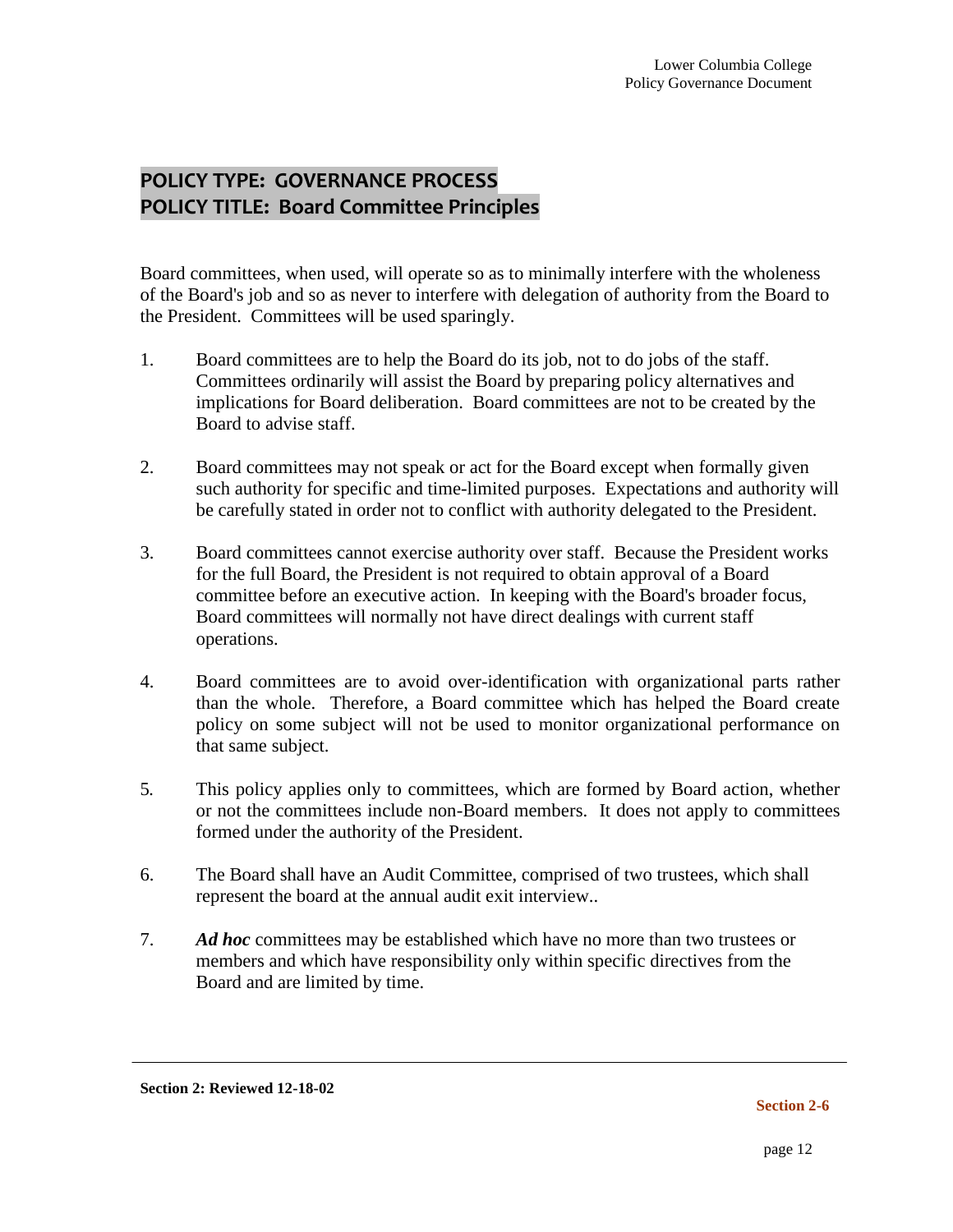# **POLICY TYPE: GOVERNANCE PROCESS POLICY TITLE: Board Members' Code of Conduct**

The Board expects ethical conduct by itself and its members. This includes proper use of authority and appropriate decorum in both group and individual behavior when acting as Board members.

- 1. Board members must maintain unconflicted loyalty to the interests of the citizens and the College district. This accountability supersedes any conflicting loyalty such as that to advocacy or interest groups and membership on other boards or staffs. This accountability supersedes the personal interest of any Board member acting as an individual consumer of college services.
- 2. Board members must avoid any conflict of interest with respect to their fiduciary responsibility.
	- a. There must be no self-dealing or any conduct of private business or personal services between any Board member and the College except as allowed by Chapter 42.52 RCW.
	- b. Board members must not use their positions to obtain employment by the College for themselves, family members, friends, or associates.
	- c. Board members shall abstain from votes upon which they have an appearance of a conflict of interest.
- 3. The Board speaks with one voice, and Board members may not attempt to exercise individual authority over the organization except as explicitly set forth in Board policies.
	- a. Board members' interaction with the President or with staff must recognize the lack of authority in any individual Board member or group of Board members except as noted above.
	- b. Board members' interaction with the public, press, or other entities must recognize the same limitation and the similar inability of any Board member (s) to speak for the Board except for those duties reserved to the Chair.
	- c. Board members will make no judgments of the President or staff performance except as that performance is assessed against explicit Board policies.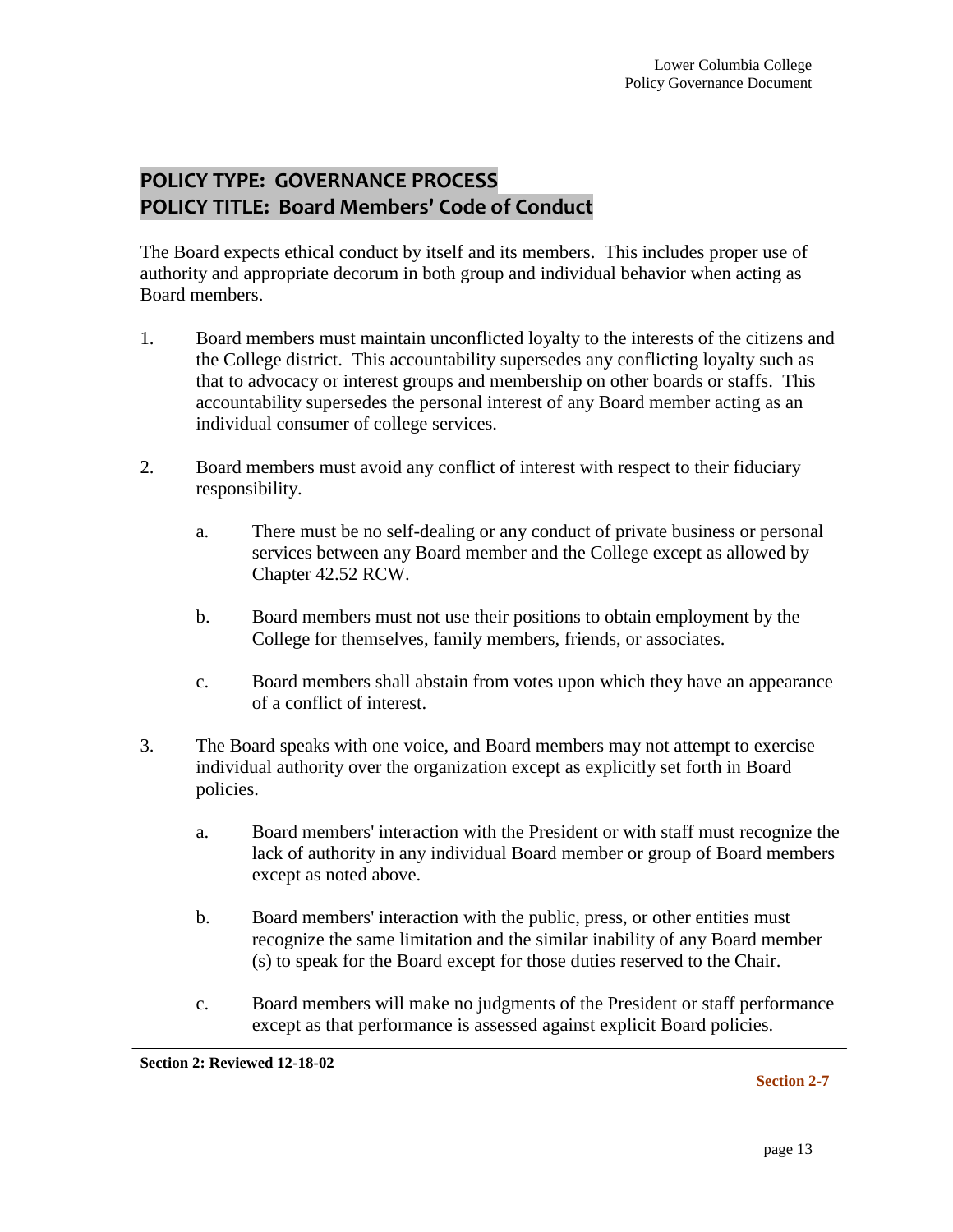- 4. Board members will participate in educational activities, including state, regional and national meetings, to enhance their ability to serve effectively as members of the College's governing Board.
- 5. Board members will not permit themselves to be used to circumvent established lines of authority or interfere in the normal procedures for the processing of complaints or grievances.
- 6. Board members will not violate confidentiality including discussions that occur at legally held executive sessions of the Board.
- 7. Board members will use the approved process to introduce a Board meeting agenda change.

**Section 2-7 (con't.)**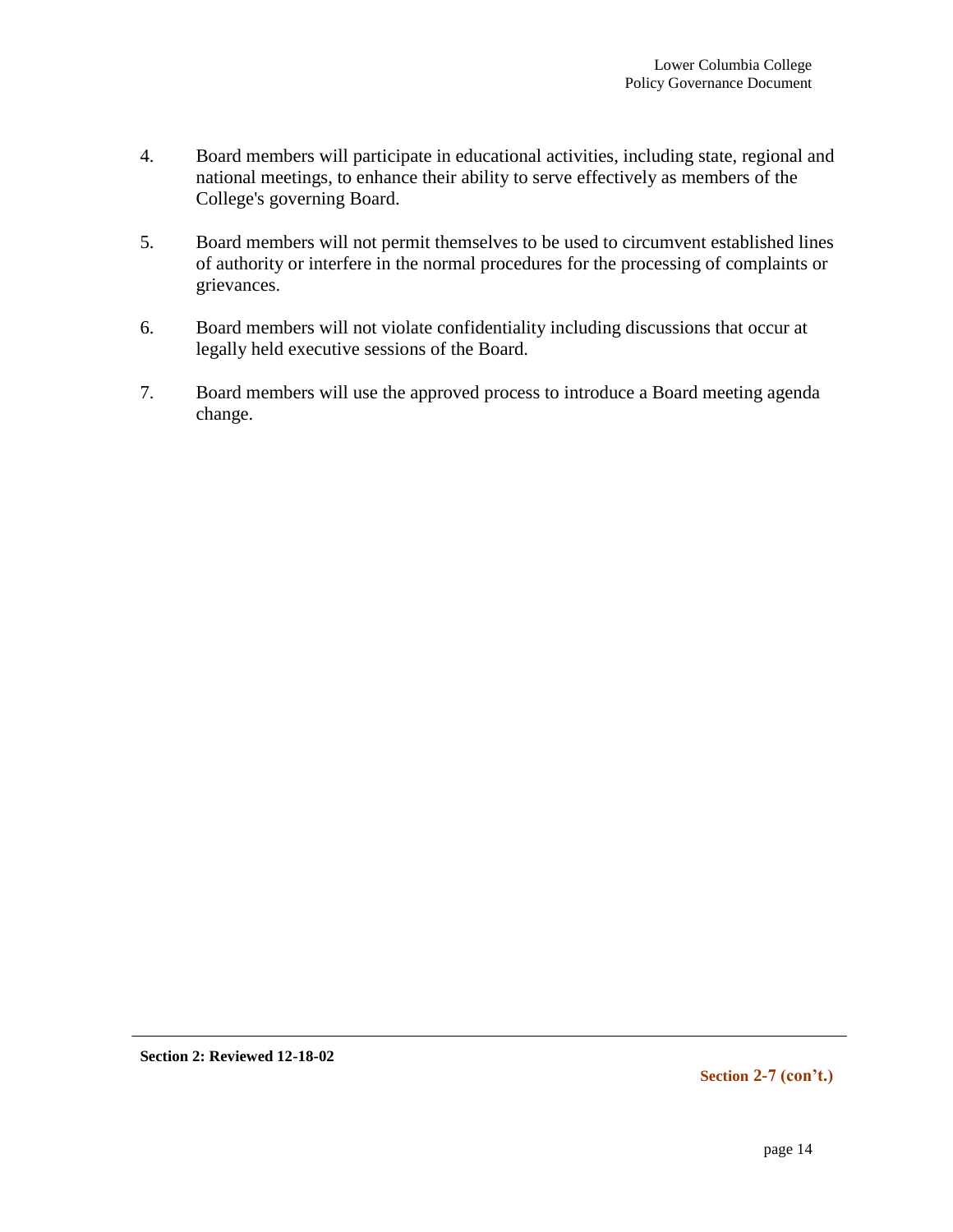#### **POLICY TYPE: GOVERNANCE PROCESS POLICY TITLE: Bylaws**

#### **BYLAWS**

#### **Quorum**

Three members of the Board shall constitute a quorum for the transaction of all business. At all regular or special meetings, the members present shall wait a reasonable time and, if there is not a sufficient number present to provide a quorum, the meeting shall be postponed.

#### **Officers**

Officers of the Board shall consist of a Chair and a Vice Chair who shall be elected from the members. The term of office for each officer shall be one year or until a successor is elected and qualified. Officers shall be nominated as the last item of Board business at the February meeting. Their election shall occur as the last item of Board business at the March meeting. The newly elected officers shall assume their respective chairs at the end of the March meeting. No Chair may serve for two successive full terms. A majority of the Board shall be necessary for election. A vacancy occurring in either office may be filled at any regular meeting of the board.

The Chair shall preside at all meetings and shall exercise such other powers as properly pertain to this office and may be delegated to him/her by the Board. In the absence of the Chair, the Vice Chair shall preside.

It shall be the duty of the President to act as Secretary at all regular and special meetings of the Board, to keep an accurate journal of the proceedings, and to take charge of its books and documents. The President shall carry out the duties, responsibilities, and functions directed by the Board of Trustees concerning the operation of the College and shall appoint a Secretary *pro tem* to record the minutes of the meeting.

#### **Committees**

The Chair may, with the approval of the Board, appoint such committees from time to time as may be required. These committees shall cease to exist upon the acceptance of their reports or upon their formal discharge.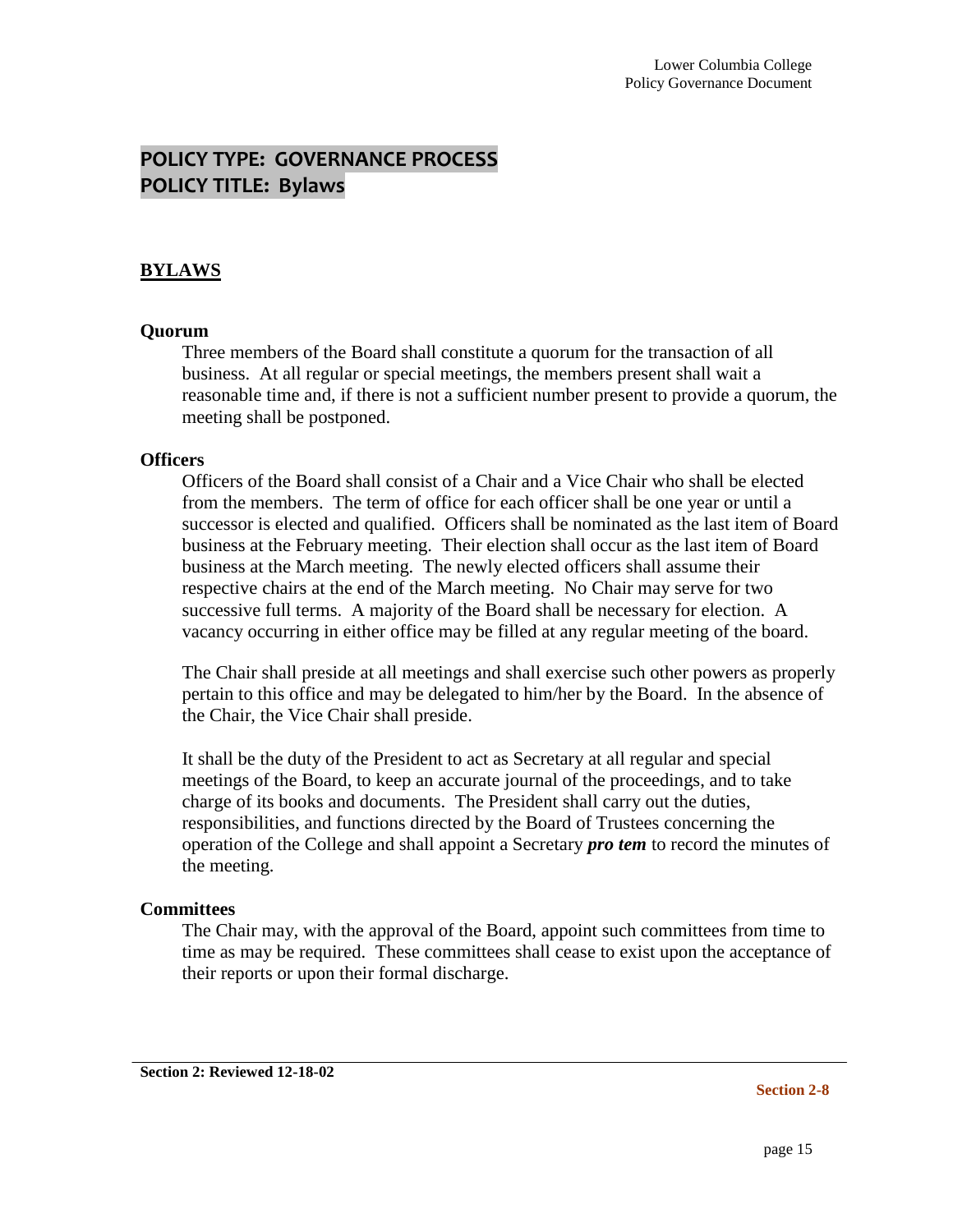#### **Parliamentary Procedure**

Except as otherwise specified here, the proceedings of the Board shall be governed by the rules prescribed in *Robert's Rules of Order Newly Revised*. A majority of the entire Board is required for all actions taken and for all motions passed.

#### **Amendments of Bylaws**

The bylaws may be amended at any meeting of the Board of Trustees by an affirmative vote of three Board members, provided written notice of the proposed amendment was given at the previous meeting and each Board member has been given notice of the proposed change. Amendments of the bylaws shall take effect upon the date of their adoption.

The bylaws may be amended or suspended at any Board meeting, without previous notice, by an affirmative vote of four of the Board members.

**Section 2-8 (con't.)**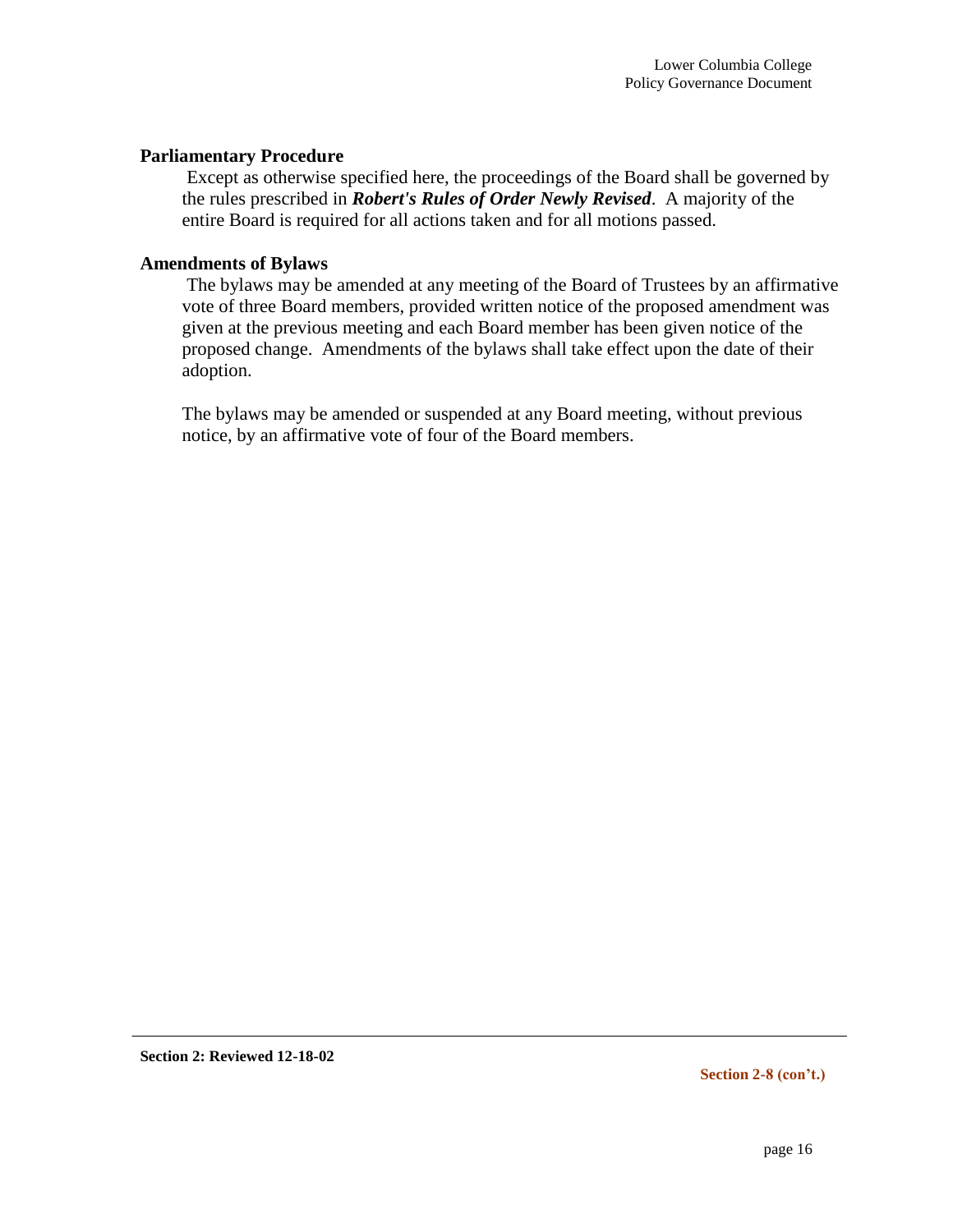#### **POLICY TYPE: BOARD-STAFF RELATIONSHIP POLICY TITLE: Delegation to the President**

All Board authority delegated to staff is delegated through the President. All authority and accountability of staff is considered to be the authority and accountability of the President.

- 1. The Board will direct the President to achieve certain results through the establishment of Expected Outcomes policies and specific statutory delegations. The Board will limit the latitude the President may exercise in practices, methods, conduct, and other "means" through establishment of Executive Limitations policies.
- 2. As long as the President uses any reasonable interpretation of the Board's Expected Outcomes and Executive Limitations policies, the President is authorized to establish all further policies, make all decisions, take all actions, establish all practices, and develop all activities.
- 3. The Board may change its Expected Outcomes and Executive Limitations policies, thereby shifting the boundary between Board and President domains. By so doing, the Board changes the latitude choice given to the President. However, as long as a policy is in effect, the Board will respect and support the President's decisions that conform to that policy.
- 4. Only decisions of the Board acting as a body are binding upon the President.
	- a. Decisions or instructions of individual Board members, officers, or committees are not binding on the President except in rare instances when the Board has specifically authorized such exercise of authority.
	- b. If Board members or committees request information or assistance without Board authorization, the President can refuse such requests that, in the President's judgment, require a material amount of staff time or funds or are disruptive.
- 5*.* The President shall apply to the Board for a waiver of a Board Policy if the President deems a waiver is in the best interest of the College.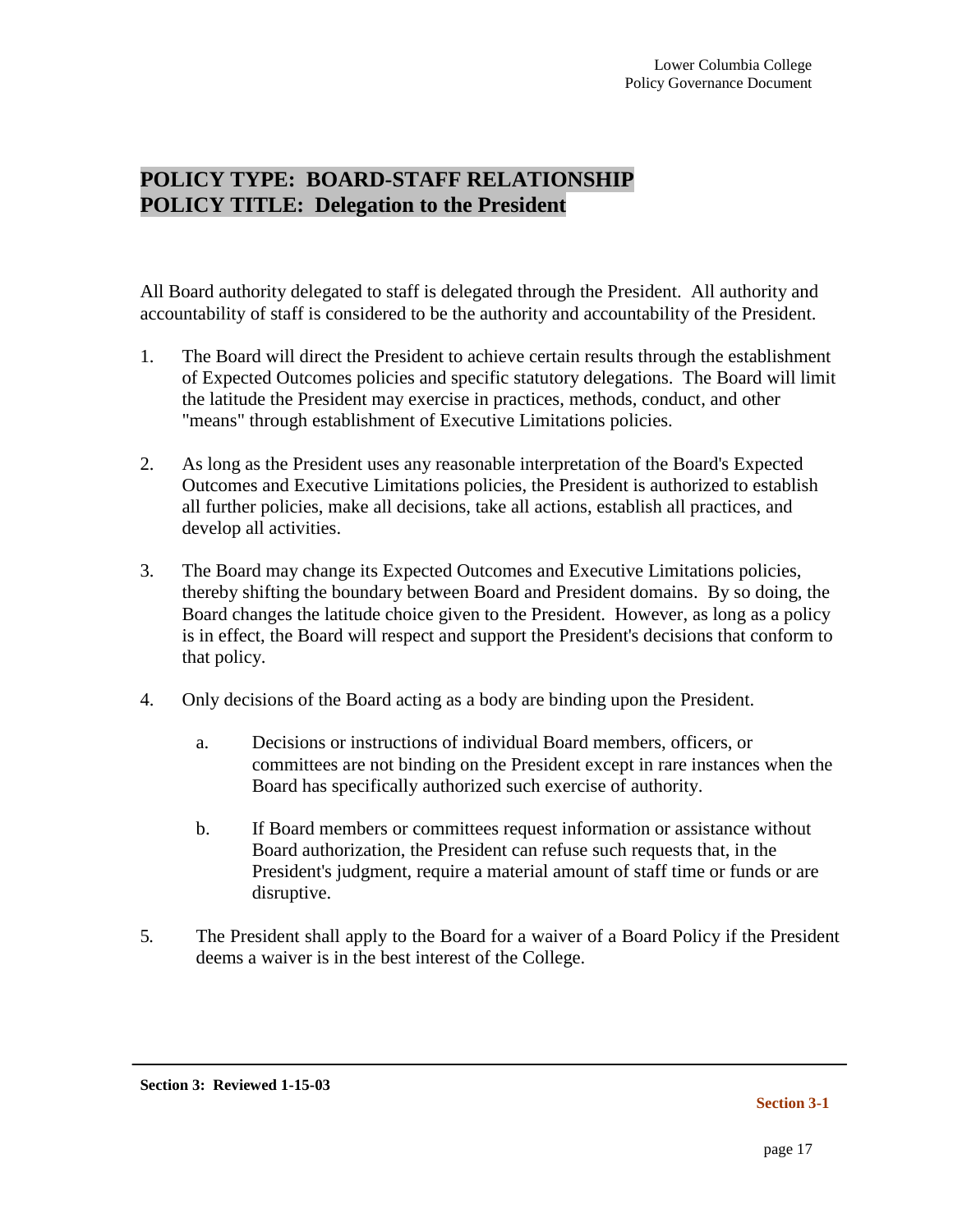#### **POLICY TYPE: BOARD-STAFF RELATIONSHIP POLICY TITLE: President's Job Description**

The President is the chief executive officer of the College. The President is the Board's single official link with the operating organization. The President is accountable to the Board acting as a body. The Board will instruct the President through written policies delegating implementation to the President. The President's performance will be considered synonymous with the organizational performance of the College as a whole.

The President's responsibilities can be stated as performance in two areas:

- 1. Organizational accomplishment of the Boards' policies on Expected Outcomes.
- 2. Organizational operation within the boundaries established in Board policies on Executive Limitations.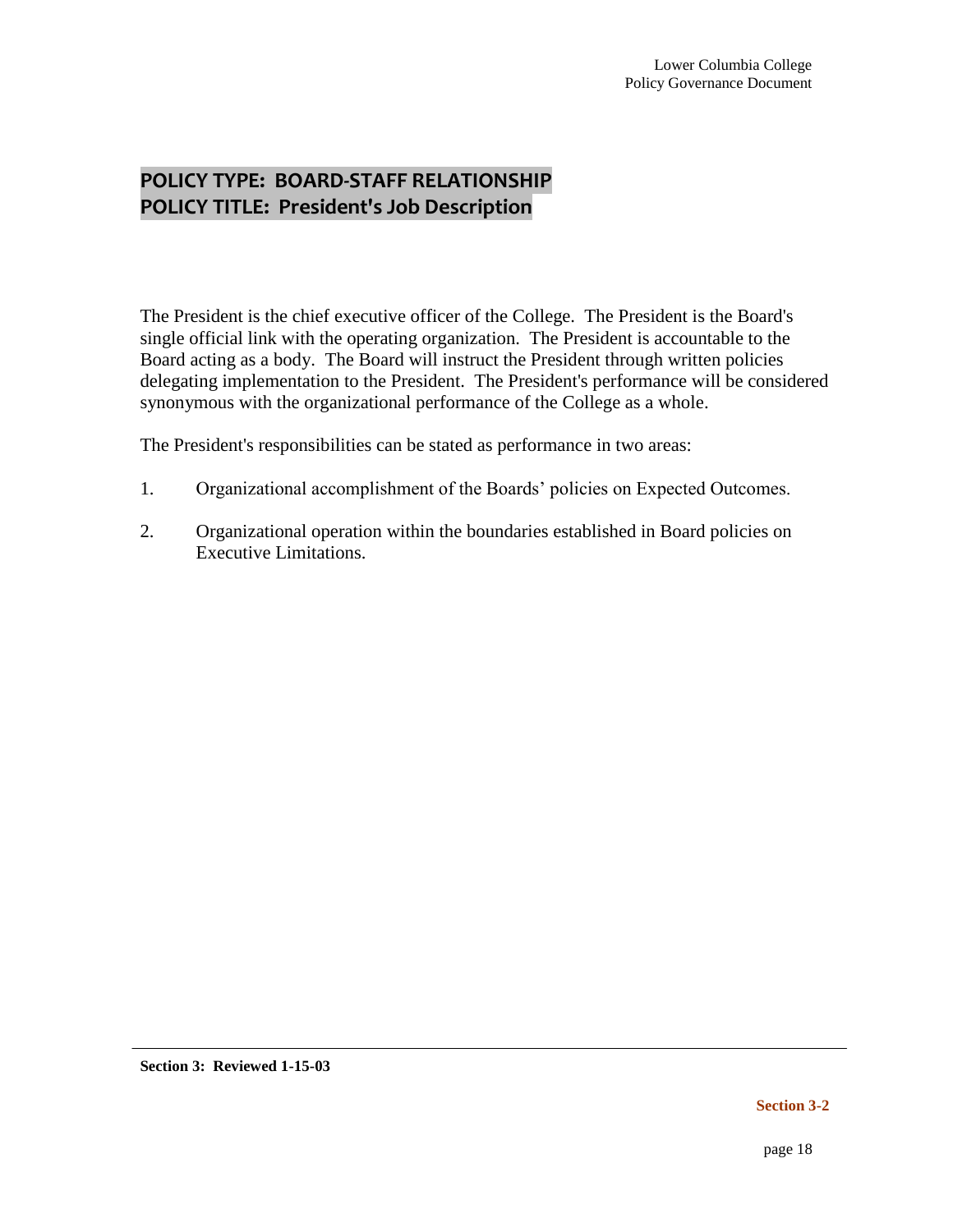#### **POLICY TYPE: BOARD-STAFF RELATIONSHIP POLICY TITLE: Monitoring Presidential Performance**

Monitoring executive performance is synonymous with monitoring organizational performance against Board policies on Expected Outcomes and on Executive Limitations. The Board will monitor performance in a manner as to have systematic assurance of policy compliance, including accomplishments of Expected Outcomes.

- 1. The purpose of monitoring is simply to determine the degree to which Board policies are being fulfilled. Information that does not do this will not be considered to be monitoring. Monitoring will be done in a way to permit the Board to use most of its time to create the future rather than review the past.
- 2. A given policy may be monitored in one or more of three ways:

| a. | INTERNAL REPORTS--Disclosure of compliance information to the Board           |
|----|-------------------------------------------------------------------------------|
|    | from the President. Internal reports include:                                 |
|    | Institutional data collection                                                 |
|    | Community surveys                                                             |
|    | Placement data                                                                |
|    | Assessment of student learning                                                |
|    | Washington accountability data                                                |
|    | Financial reports                                                             |
|    | Monitoring Reports on the Expected Outcomes:                                  |
|    | Access, Transfer, Professional/Technical, Basic Skills, Customized Education, |
|    | <b>Community Enrichment, Institutional Excellence</b>                         |
| b. | EXTERNAL REPORTS--Disclosure of compliance information by an                  |
|    | external auditor or other persons or entities external to the institution.    |

- external auditor or other persons or entities external to the institution. External reports include: Audit reports Licensing examination results Accreditation reports Transfer data
- c. DIRECT BOARD INSPECTION--Discovery of compliance information by a Board member, a committee, or the Board as a whole. This is an inspection of documents, activities, or circumstances directed by the Board, which allows a test of policy compliance.

3. Policies can be monitored by any method at any time. Expected Outcomes and Executive Limitations policies will be monitored by the Board no less than annually.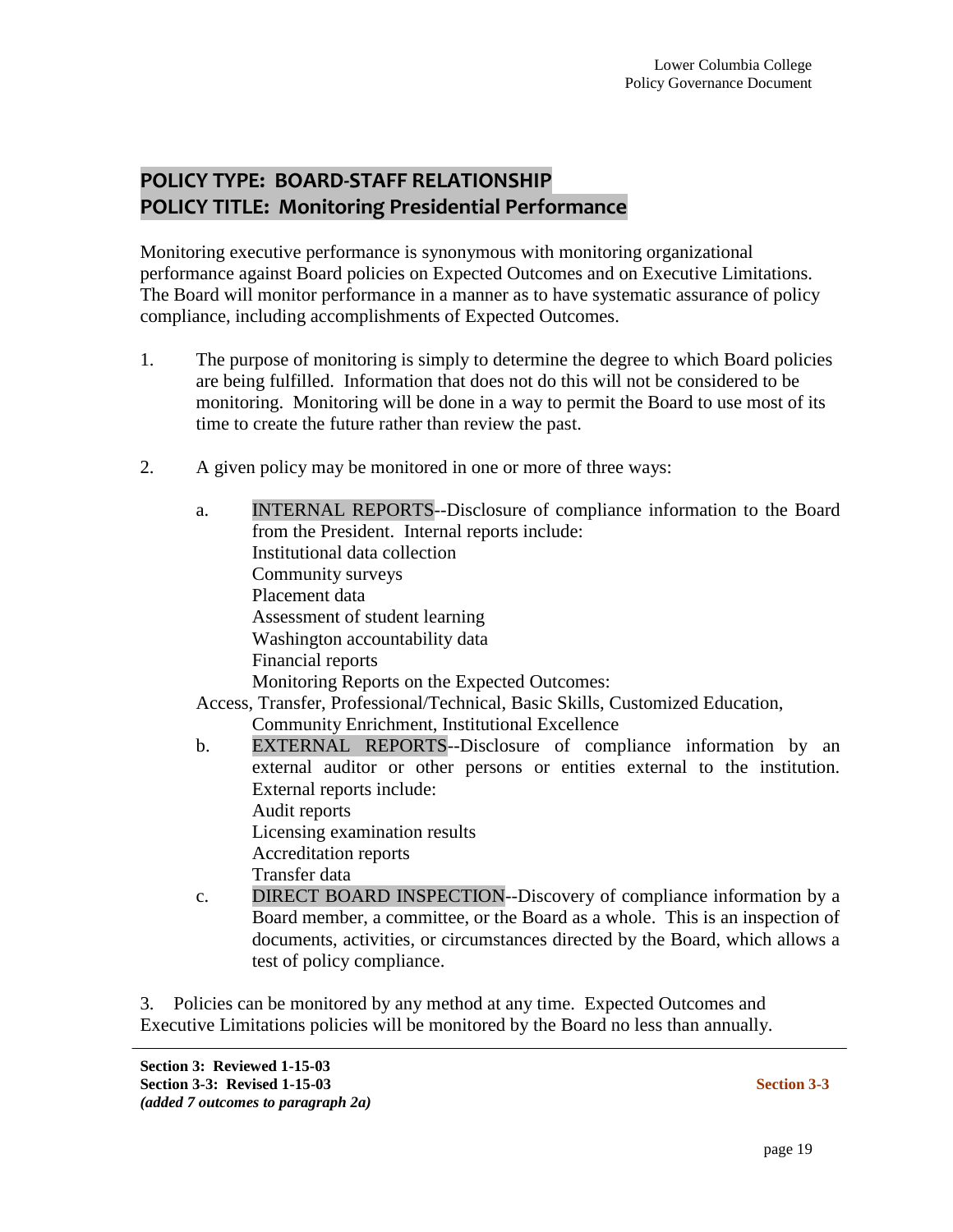# **POLICY TYPE: EXECUTIVE LIMITATIONS POLICY TITLE: General Executive Constraint**

The President shall not cause or allow any practice, activity, decision, or organizational circumstance that is illegal, imprudent, or in violation of our College core values; commonly accepted business and professional ethics; and contractual agreements.

- 1. Deal with students, staff, or persons from the community in an inhumane, unfair, or undignified manner.
- 2. Permit financial conditions that risk fiscal jeopardy or compromise Board Expected Outcomes priorities.
- 3. Provide information and advice to the Board that is untimely, incomplete, or inaccurate.
- 4. Permit conflict of interest in awarding purchases or other contracts or hiring of employees.
- 5. Allow the day-to-day operations to impede the vision or prevent the achievement of the Expected Outcomes of the institution.
- 6. Manage the College without adequate administrative policies for matters involving finances, staff, students, facilities, and College services.
- 7. Manage the College without utilizing appropriate shared governance.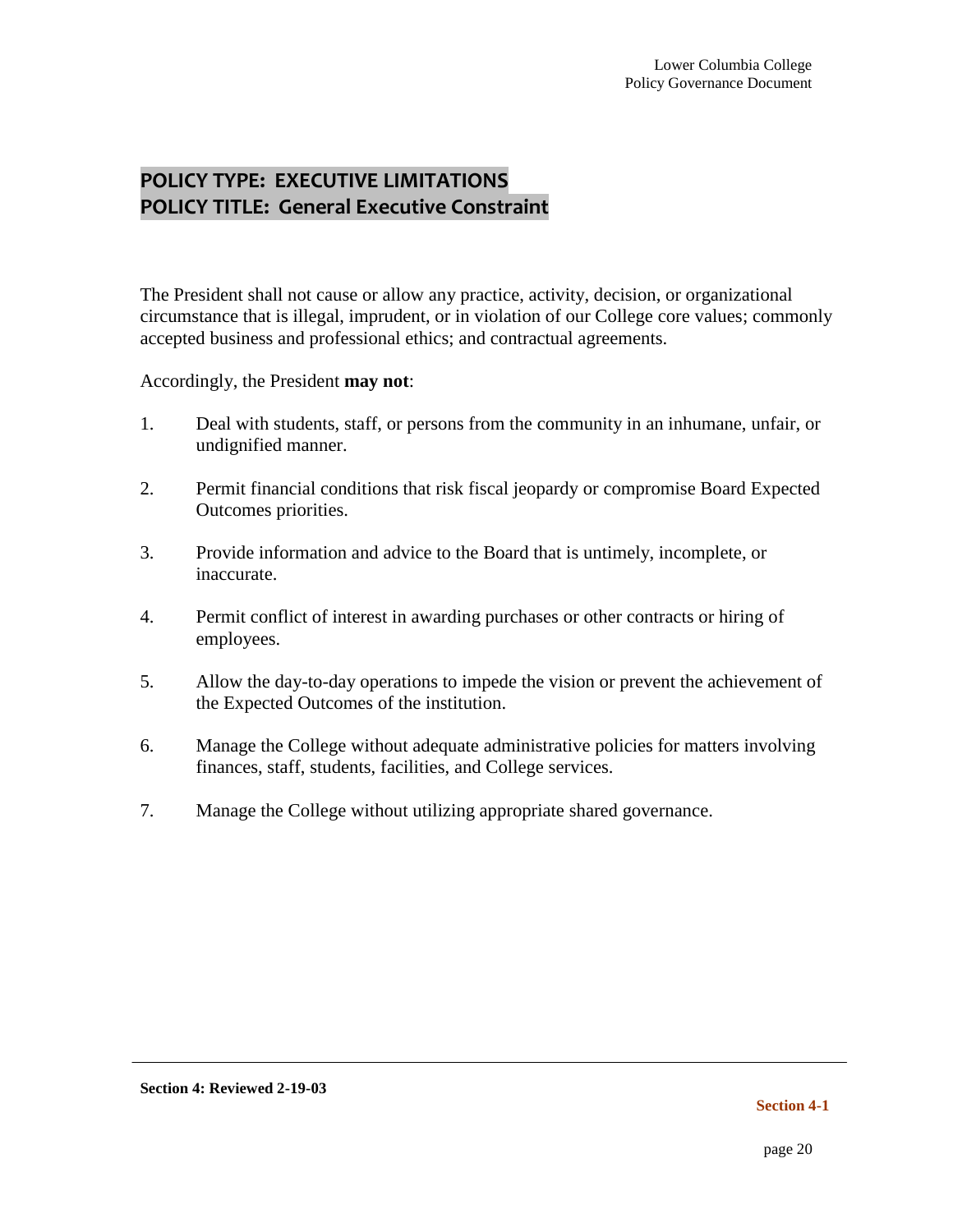# **POLICY TYPE: EXECUTIVE LIMITATIONS POLICY TITLE: Treatment of People**

Treatment of and dealings with students, staff, and citizens from the community, shall not be inhumane, unfair, or undignified.

- 1. Operate without policies and/or procedures that set forth staff and student rules, provide for effective handling of grievances, ensure due process, and protect against wrongful conditions.
- 2. Fail to comply with all state and federal laws, rules, and regulations pertaining to employees and students including those pertaining to discrimination and equal opportunity.
- 3. Prevent students and staff from using established grievance procedures.
- 4. Fail to acquaint students and staff with their rights and responsibilities.
- 5. Fail to take prompt and appropriate action when the President becomes aware of any violation of state or federal laws, rules, or regulations or of Board policies.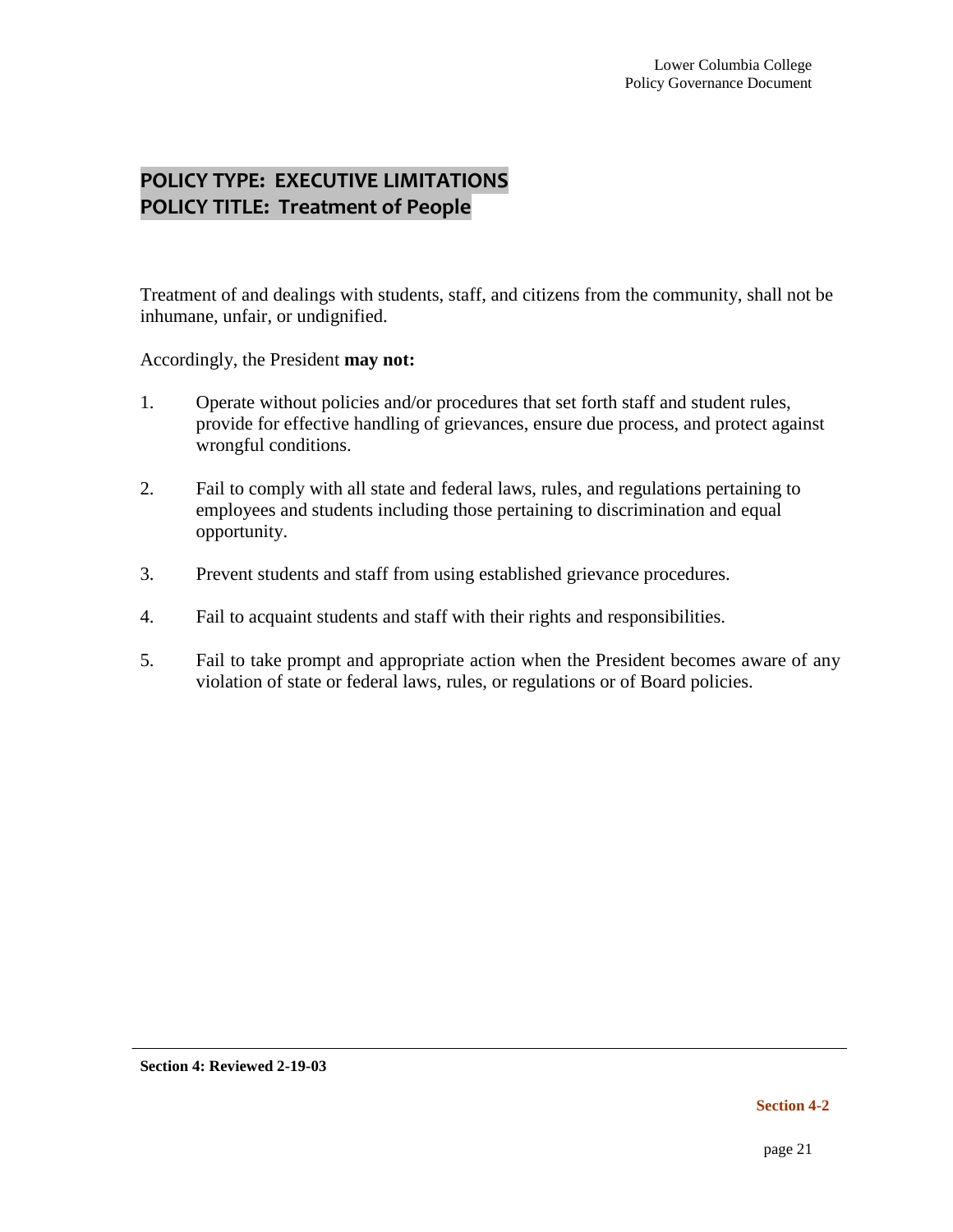# **POLICY TYPE: EXECUTIVE LIMITATIONS POLICY TITLE: Compensation and Benefits**

The President may not jeopardize fiscal integrity or public image with respect to employment compensation and benefits to employees, consultants, and contract workers.

- 1. Change his/her own compensation and benefits.
- 2. Provide for or change the compensation and benefits of other employees except in accordance with collective bargaining agreements, salary schedules, and as allowable by state and federal laws.
- 3. Promise or imply guaranteed employment beyond that authorized by contract or law.
- 4. Employ administrators under a contract for longer than one year's duration.
- 5. Permit favoritism in the allocation of College resources.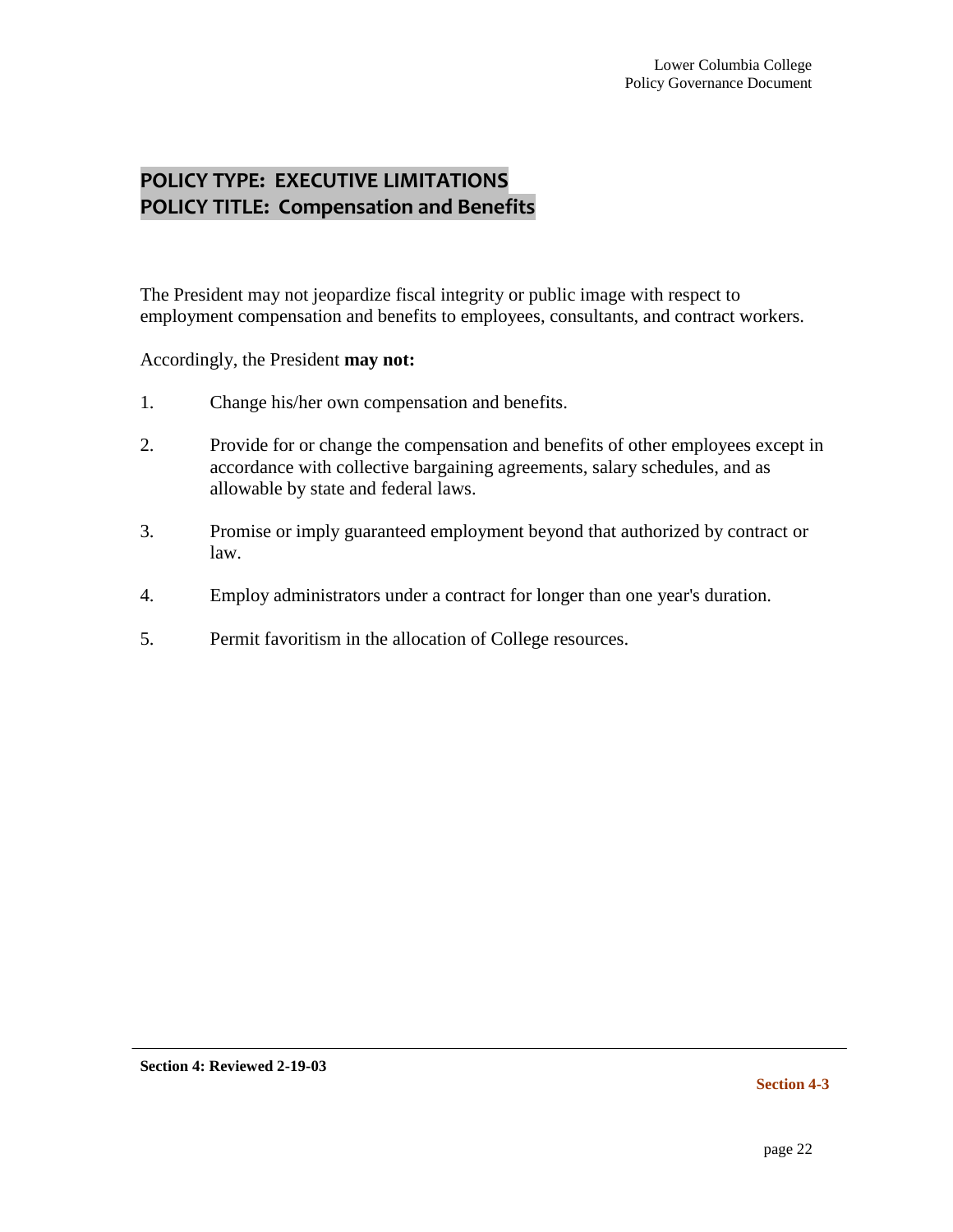# **POLICY TYPE: EXECUTIVE LIMITATIONS POLICY TYPE: Budgeting/Forecasting**

Budgeting for any fiscal year or the remaining part of any fiscal year shall not deviate materially from Board Expected Outcomes priorities, risk fiscal jeopardy, or be unrealistic in projections of income and expenses. No budget will become effective until approved by the Board.

Accordingly, the President **may not**:

- 1. Propose a budget without information to enable accurate projection of revenues and expenses, separation of capital and operational items, cash flow, and disclosure of planning assumptions.
- 2. Plan the expenditure in any fiscal year of more funds than are conservatively projected to be received during that year plus any carryover funds from previous years to the extent authorized by the Board. Carryover dollars to be brought before the Board with explanation of correlation to fund balances.
- 3. Propose a budget that does not provide the annual operating funds for Board prerogatives, such as costs of fiscal audit, Board development and training, and Board professional fees.
- 4. Propose a budget that does not have a broad base of input.
- 5*.* Propose a budget that fails to take into account Board Expected Outcomes priorities.
- 6. Propose a budget that fails to include funding to meet the College's annual goals and priorities and provide resources to provide adequate plant maintenance, equipment enhancement, program and staff development, and institutional effectiveness.
- 7. Propose a budget that does not retain an amount equal to at least 10 percent of the total annual operating budget (excluding grants & contract funds) in an operating reserve.

**Section 4-4**

**Section 4: Reviewed 9/1/99 Section 4-4, paragraph #2 revised 9/1/99 Section 4: Reviewed 2-19-03 Section 4.7: Added 2-16-11**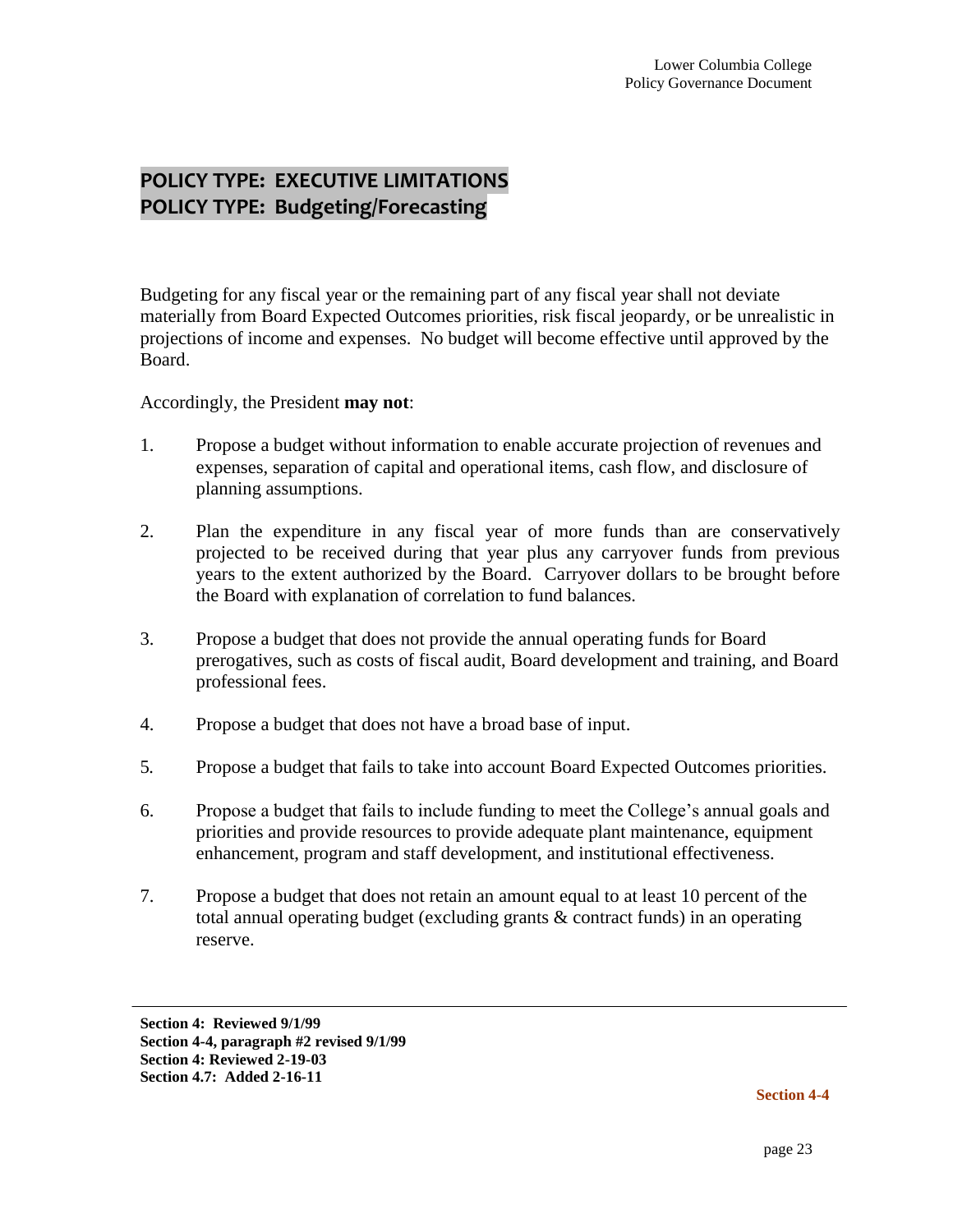#### **POLICY TYPE: EXECUTIVE LIMITATIONS POLICY TITLE: Financial Condition**

The President may not cause or allow the development of fiscal jeopardy or a material deviation from the Board-approved budget.

- 1. Expend more funds than have been budgeted in the fiscal year without prior Board approval.
- 2. Indebt the organization in an amount greater than can be repaid by otherwise unencumbered revenues within the current fiscal year or can be repaid from accounts previously established by the Board for that purpose.
- 3. Expend funds from restricted or designated accounts except for the purposes for which the account was established.
- 4. Fail to provide a quarterly repor**t** of the College's current financial condition to the Board.
- 5. Make any purchase or commit the organization to any individual expenditure that deviates more than \$50,000 from the approved budget without Board approval.
- 6. Without Board approval, accept gifts or grants which: (a) obligate the College to make future expenditures with funds other than those created by the gift or grant; or (b) which are not in the best interest of the College to accept.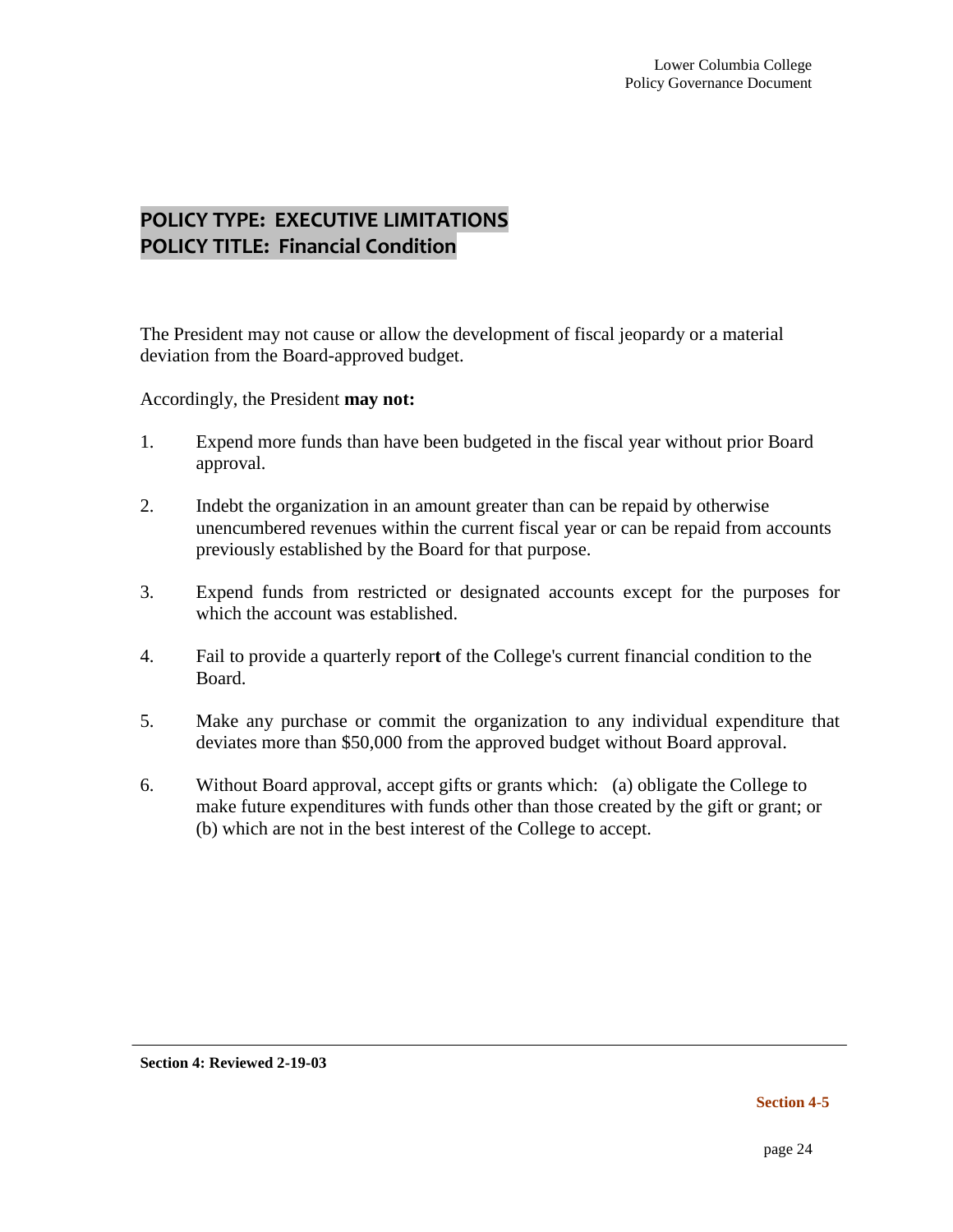# **POLICY TYPE: EXECUTIVE LIMITATIONS POLICY TITLE: Asset Protection**

The President may not allow assets to be unprotected, inadequately maintained, nor unnecessarily risked.

Accordingly, the President **may not**:

- 1. Fail to provide adequate protection against theft and casualty.
- 2. Fail to establish disaster/emergency management plans.
- 3. Permit plant and equipment to be subjected to improper wear and tear or inadequate maintenance.
- 4. Unnecessarily expose the College, the Board, or staff to claims of liability.
- 5. Receive, process, or disburse funds under controls that are not sufficient to meet the auditor's standards.
- 6. Invest funds in accounts or in investments not permitted by Washington law.
- 7. Acquire, encumber, or dispose of real property without Board approval.
- 8. Fail to protect property, information, and files from loss or damage.
- 9. Permit facilities development or modifications that are not in conformance with the Board-approved *Facility Master Plan*.

**Section 4-6**